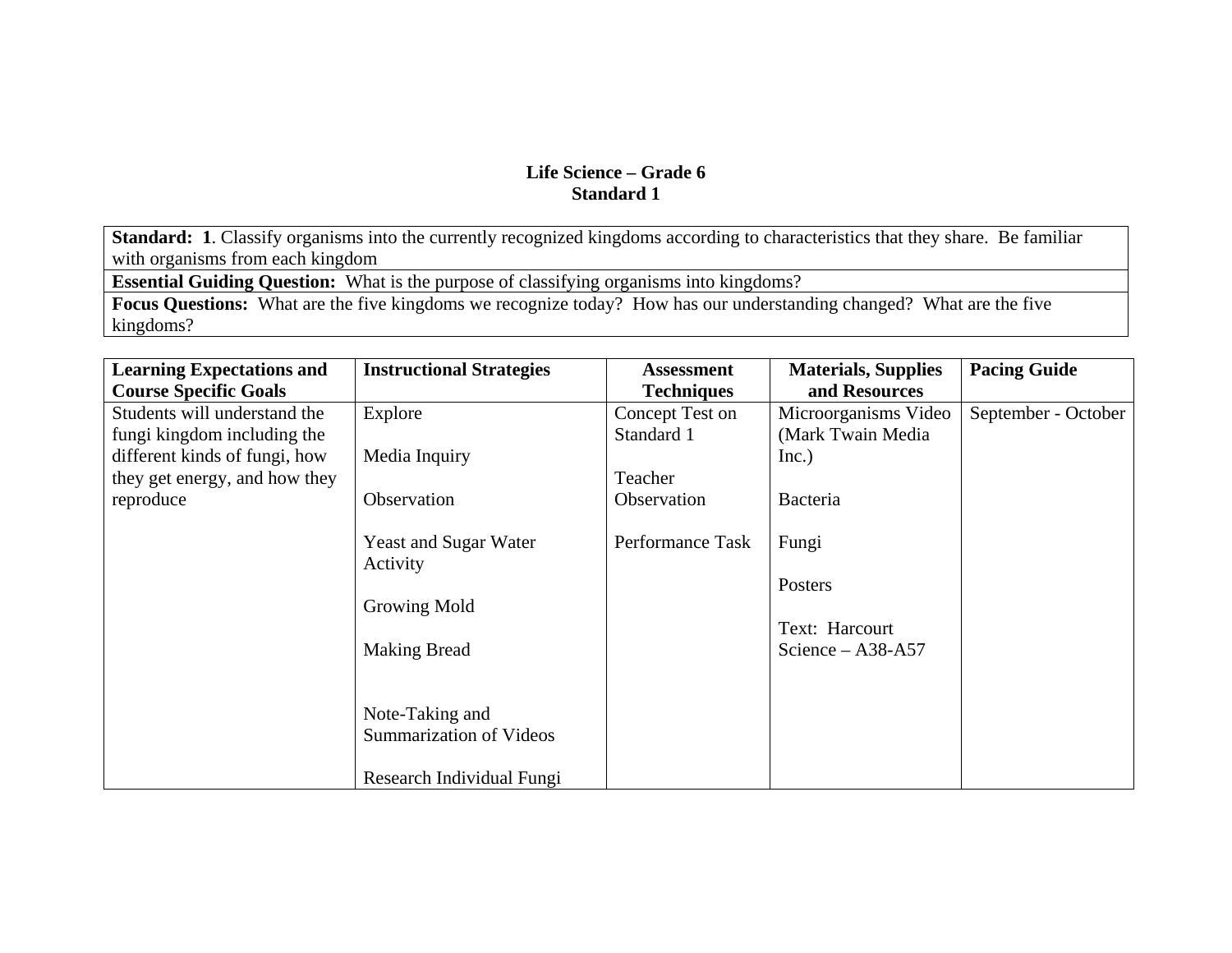**Standard: 2.** Recognize that all organisms are composed of cells, and that many organisms are single-celled (unicellular), e.g., bacteria, yeast. In these single-celled organisms, one cell must carry out all of the basic functions of life **Essential Guiding Question:** Why is a cell called the basic building block of life? **Focus Questions:** What is a cell? What is a single-celled organism? How are plant cells and animal cells different?

| <b>Learning Expectations and</b><br><b>Course Specific Goals</b> | <b>Instructional Strategies</b>                    | <b>Assessment</b><br><b>Techniques</b> | Materials,<br><b>Supplies and</b><br><b>Resources</b> | <b>Pacing Guide</b> |
|------------------------------------------------------------------|----------------------------------------------------|----------------------------------------|-------------------------------------------------------|---------------------|
| Students will understand that<br>single-celled organisms can     | <b>Access Prior Knowledge</b>                      | Unit Test on Standard 2-               | Microorganisms<br>Video (Mark                         | September-October   |
| function independently                                           | Media Inquiry                                      | Performance Task                       | Twain Media,<br>Inc.)                                 |                     |
| Students will be able to<br>articulate that though that cells    | <b>Investigation Method</b>                        | <b>Teacher Observation</b>             | $Video - cells$                                       |                     |
| of humans and other multi-<br>celled organisms do not            | Make Models of Plants and<br>Animal Cells          | Uses Equipment                         | <b>Text Harcourt</b>                                  |                     |
| function independently, they<br>have organelles that do          | Make Flashcards of                                 | Properly                               | Science $-$ A6-A11                                    |                     |
| specific tasks                                                   | Organelles and Life Processes                      |                                        |                                                       |                     |
|                                                                  | Observe and Draw One-Celled<br>Pond Organism under |                                        |                                                       |                     |
|                                                                  | Microscope                                         |                                        |                                                       |                     |
|                                                                  | Write summary                                      |                                        |                                                       |                     |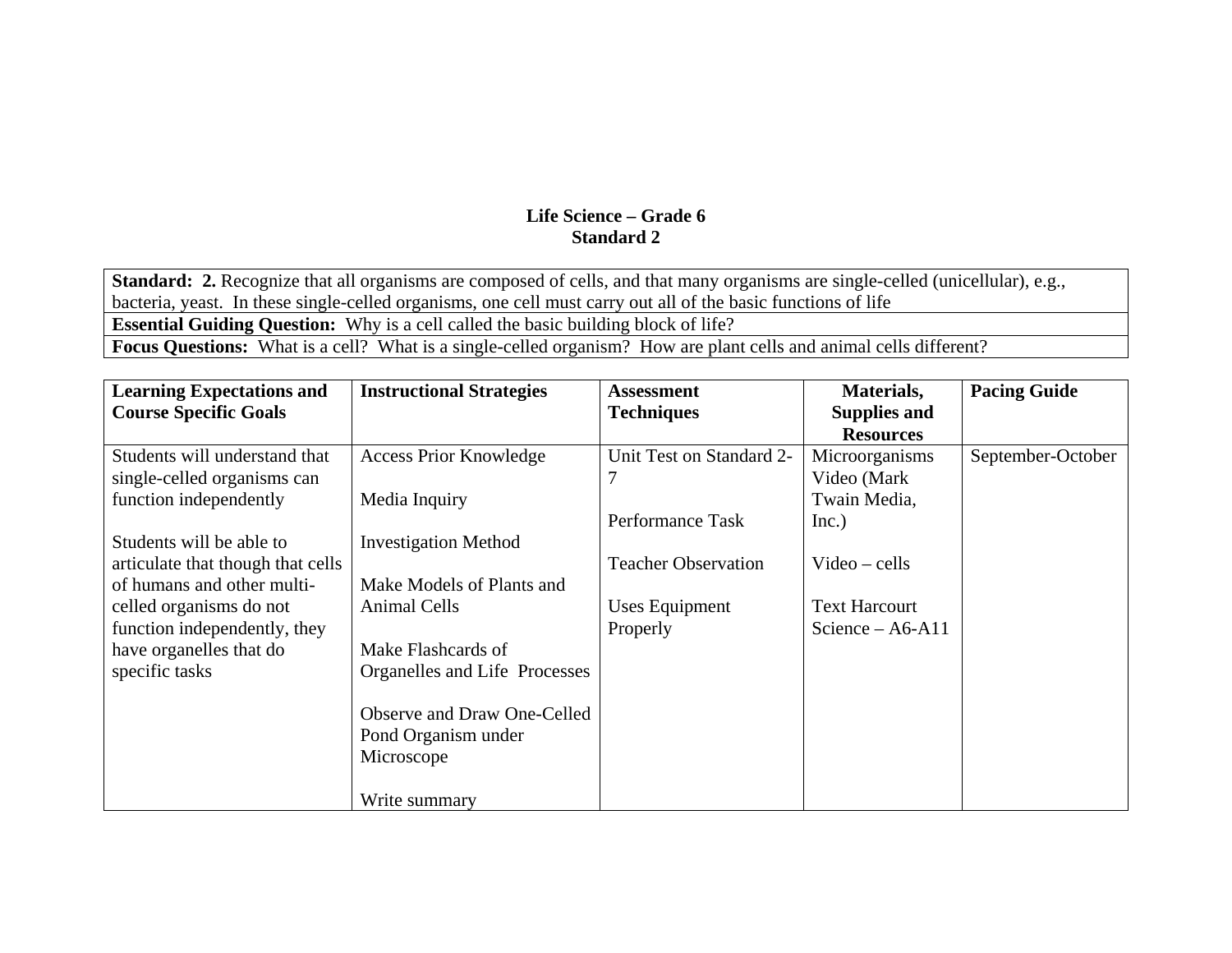**Standard: 3**. Compare and contrast plant and animal cells, including major organelles (cell membrane, cell wall, nucleus, cytoplasm, chloroplasts, mitochondria, vacuoles)

**Essential Guiding Question:** What is the difference between plant and animal cells?

**Focus Questions:** In what way are plant and animal cells alike? In what way are they different? What do the different organelles do?

| <b>Learning Expectations and</b>  | <b>Instructional Strategies</b> | <b>Assessment</b> | Materials,          | <b>Pacing Guide</b> |
|-----------------------------------|---------------------------------|-------------------|---------------------|---------------------|
| <b>Course Specific Goals</b>      |                                 | <b>Techniques</b> | <b>Supplies and</b> |                     |
|                                   |                                 |                   | <b>Resources</b>    |                     |
| Students will learn the different | <b>Read Text</b>                | Teacher           | Text: Harcourt      | September - October |
| organelles and be able to show    |                                 | Observation       | Science $-$ A8-A9   |                     |
| the differences between plant     | Discussion                      |                   |                     |                     |
| and animal cells                  |                                 |                   |                     |                     |
|                                   | Experiment - Use Plastic Bag    |                   |                     |                     |
|                                   | with Jell-O and a Grape to      |                   |                     |                     |
|                                   | Model Cell, Cytoplasm, and      |                   |                     |                     |
|                                   | <b>Nucleus</b>                  |                   |                     |                     |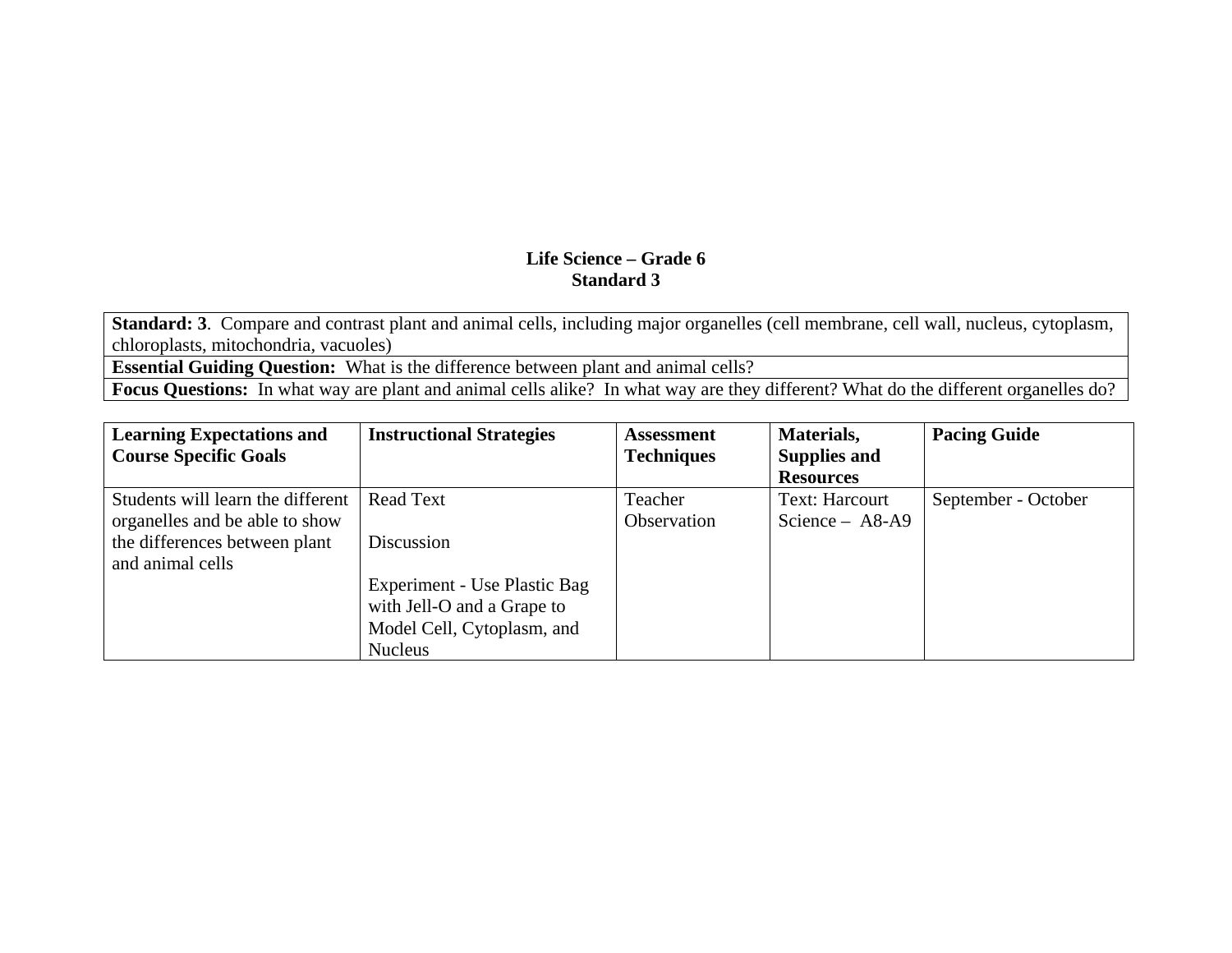**Standard: 4**. Recognize that without cells, many of the basic functions of organisms (e.g., extracting energy from food and getting rid of waste) are carried out. The way in which cells function is similar in all living organisms

**Essential Guiding Question:** In what ways are all cells alike, whether they are from single-celled or multi-celled organisms?

**Focus Questions:** What are the basic functions or the different parts of cells?

| <b>Learning Expectations and</b> | <b>Instructional Strategies</b> | <b>Assessment</b>           | <b>Materials, Supplies</b> | <b>Pacing Guide</b> |
|----------------------------------|---------------------------------|-----------------------------|----------------------------|---------------------|
| <b>Course Specific Goals</b>     |                                 | <b>Techniques</b>           | and Resources              |                     |
| Students will learn the          | Read Text                       | <b>Questions on Concept</b> | Text: Harcourt             | September - October |
| purpose of a cell's organelles   |                                 | <b>Test</b>                 | Science $-$ A8-A9          |                     |
|                                  | Discussion                      |                             |                            |                     |
|                                  |                                 | <b>Teacher Observation</b>  |                            |                     |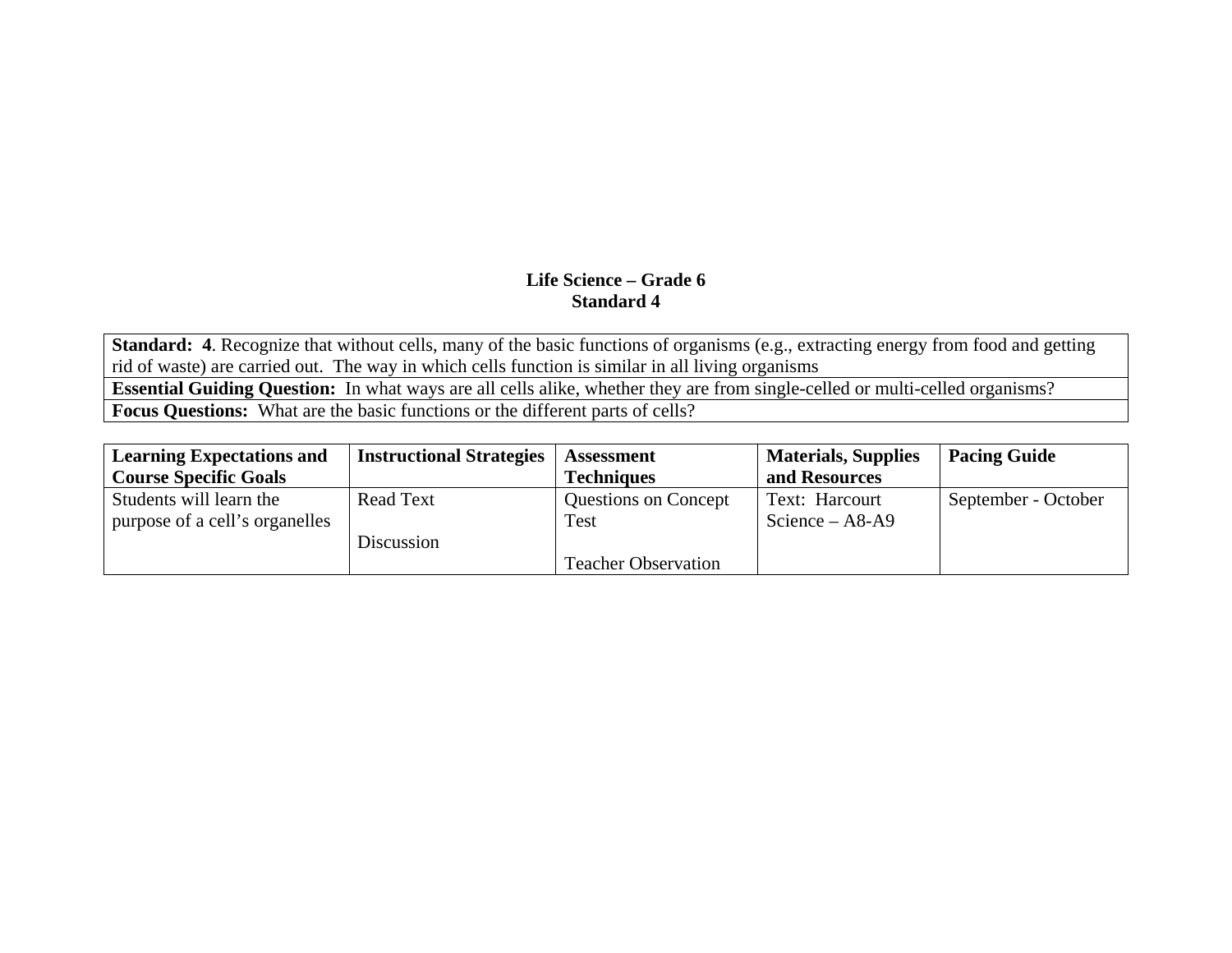**Standard**: **5.** Describe the hierarchical organization of multi-cellular organisms from cells to tissues to organs to systems to organisms

**Essential Guiding Question:** How do the smallest units of life build into complex organisms with trillions of cells?

**Focus Questions:** What is a cell? What is a tissue? What is an organ? What is a system? What is an organism? How are all these related?

| <b>Learning Expectations and</b> | <b>Instructional Strategies</b> | <b>Assessment</b>          | Materials,          | <b>Pacing Guide</b> |
|----------------------------------|---------------------------------|----------------------------|---------------------|---------------------|
| <b>Course Specific Goals</b>     |                                 | <b>Techniques</b>          | <b>Supplies and</b> |                     |
|                                  |                                 |                            | <b>Resources</b>    |                     |
| Students will understand that    | Text                            | <b>Teacher Observation</b> | Text: Harcourt      | September - October |
| cells are building blocks of     |                                 |                            | Science             |                     |
| tissue, tissue is the building   | Video                           | Questions on Unit          |                     |                     |
| block of organs, related organs  |                                 | Test                       |                     |                     |
| create systems, and multi-       |                                 |                            |                     |                     |
| cellular organisms live because  |                                 |                            |                     |                     |
| their systems take care of their |                                 |                            |                     |                     |
| physical needs                   |                                 |                            |                     |                     |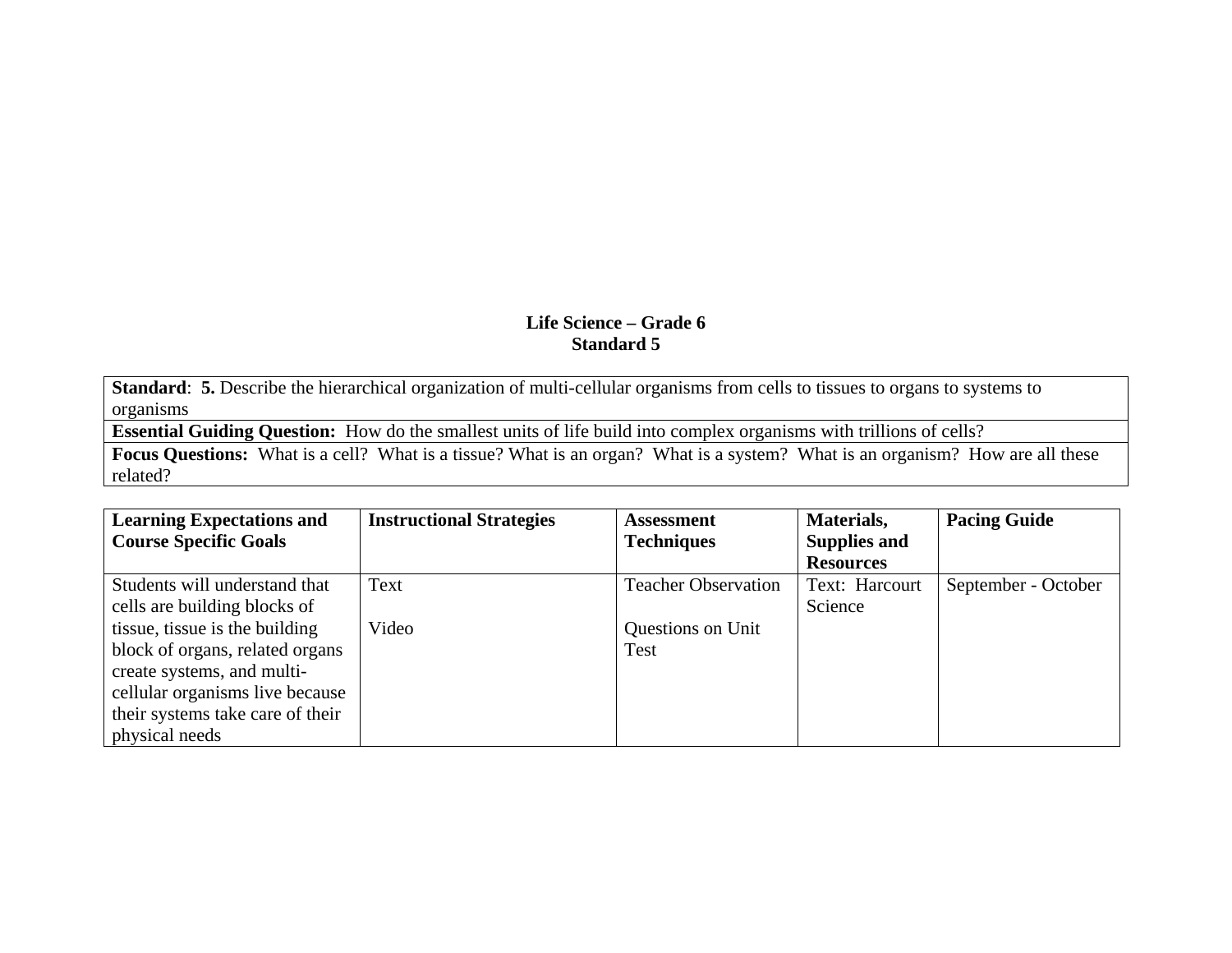**Standard**: **7.** Recognize that every organism requires a set of instructions that specifies its traits. These instructions are stored in the organism's chromosomes. Heredity is the passage of these instructions from one generation to another

**Essential Guiding Question:** Why do humans have human offspring that look like the parents, and dogs give birth to dogs?

**Focus Questions:** What is a trait? How is it passed to offspring? What system does an organism use to store this information? What is heredity?

| <b>Learning Expectations and</b> | <b>Instructional Strategies</b> | <b>Assessment</b> | Materials,             | <b>Pacing Guide</b> |
|----------------------------------|---------------------------------|-------------------|------------------------|---------------------|
| <b>Course Specific Goals</b>     |                                 | <b>Techniques</b> | <b>Supplies and</b>    |                     |
|                                  |                                 |                   | <b>Resources</b>       |                     |
| Students will understand what    | <b>Read Text</b>                | Questions on Unit | The Gene Scene         | September - October |
| traits are and how they are      |                                 | Test              | insert to              |                     |
| passed along                     | Lecture                         |                   | <b>Scholastic News</b> |                     |
|                                  |                                 |                   |                        |                     |
| Students will understand the     | Discussion                      |                   | Text: Harcourt         |                     |
| concept of heredity and          |                                 |                   | Science $-$ A24-       |                     |
| chromosomes                      | <b>Access Prior Knowledge</b>   |                   | A31                    |                     |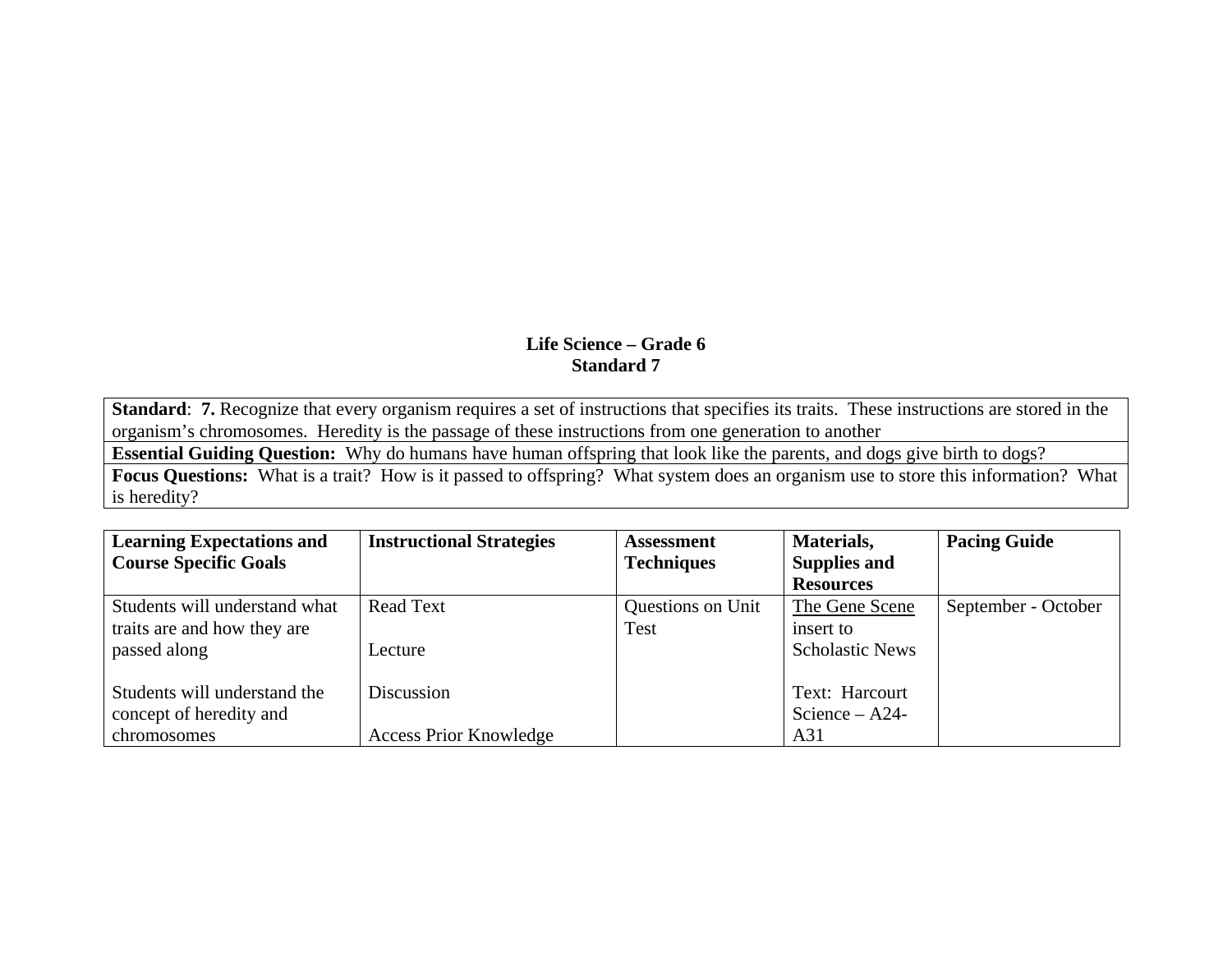**Standard**: **8**. Recognize that hereditary information is contained in genes located in the chromosomes of each cell. A human cell contains about 30,000 different genes on 23 different chromosomes **Essential Guiding Question:** What are genes and chromosomes?

**Focus Questions:** What is heredity? What is the relationship between genes and chromosomes? Where are they located?

| <b>Learning Expectations and</b> | <b>Instructional Strategies</b>       | <b>Assessment</b>    | <b>Materials, Supplies</b> | <b>Pacing Guide</b> |
|----------------------------------|---------------------------------------|----------------------|----------------------------|---------------------|
| <b>Course Specific Goals</b>     |                                       | <b>Techniques</b>    | and Resources              |                     |
| Students will understand that    | Read Text                             | Teacher observation; | Handouts; text:            | September - October |
| the nucleus of an organism's     |                                       | performance task;    | Harcourt Science C6-       |                     |
| cell contains chromosomes,       | Lecture                               | rubric               | $C11$ ; guest              |                     |
| which contain genes that carry   |                                       |                      |                            |                     |
| the instructions for creating a  | Discussion                            |                      |                            |                     |
| new organism                     |                                       |                      |                            |                     |
|                                  | <b>Field Lesson</b>                   |                      |                            |                     |
|                                  |                                       |                      |                            |                     |
|                                  | <b>Activities with Live Organisms</b> |                      |                            |                     |
|                                  |                                       |                      |                            |                     |
|                                  | Observation                           |                      |                            |                     |
|                                  |                                       |                      |                            |                     |
|                                  | Salt Marsh Field Trip with Pre-       |                      |                            |                     |
|                                  | lesson                                |                      |                            |                     |
|                                  | Murals of Vernal Pool, Barrier        |                      |                            |                     |
|                                  |                                       |                      |                            |                     |
|                                  | Beach, Kettle Pond, Intertidal        |                      |                            |                     |
|                                  | Zone                                  |                      |                            |                     |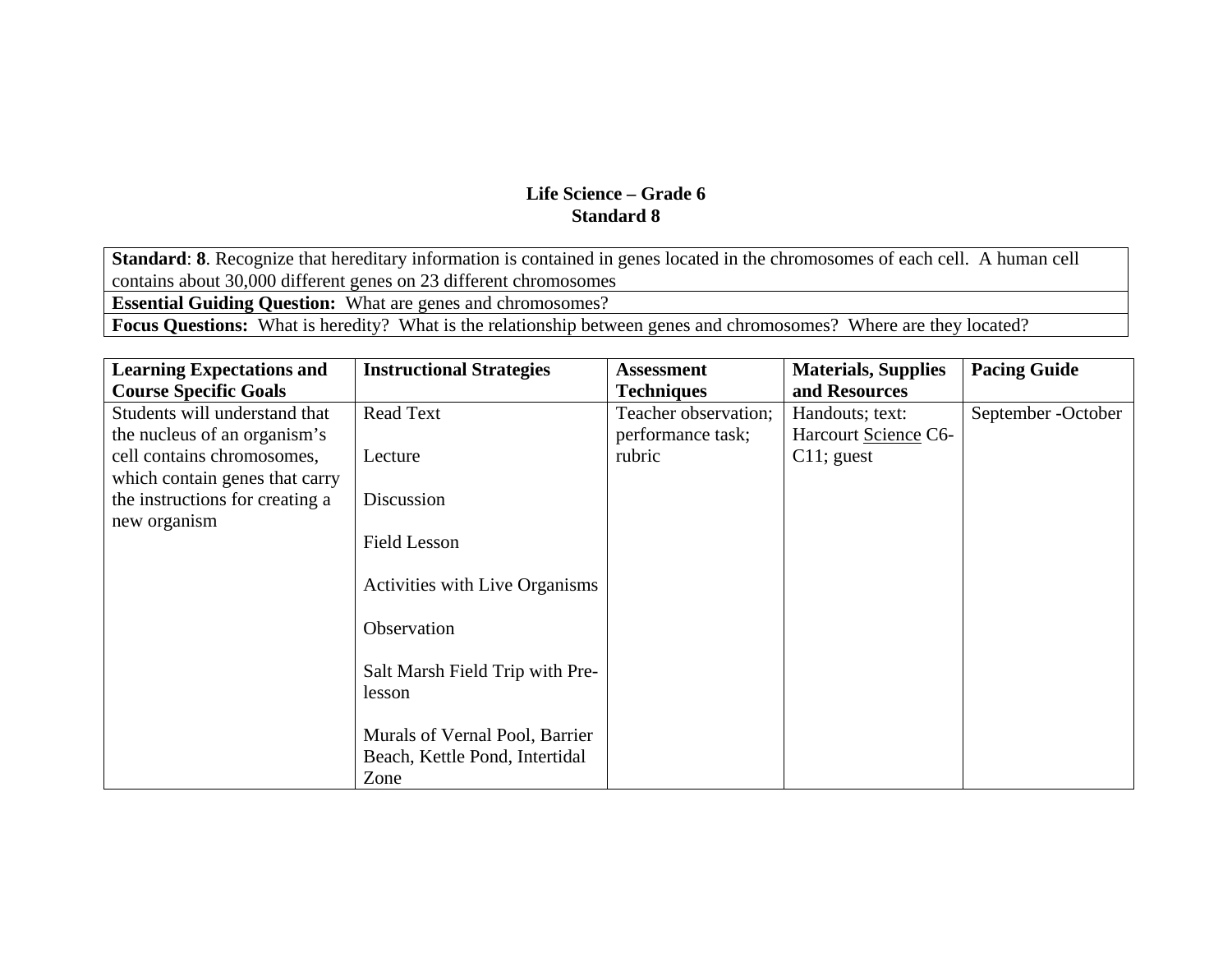**Standard**: **13.** Give examples of ways in which organisms interact and have different functions within an ecosystem that enable the ecosystem to survive

**Essential Guiding Question:** How do the living parts of an ecosystem relate to each other?

Focus Questions: What happens if the balanced parts of an ecosystem become imbalanced?

| <b>Learning Expectations and</b>                                 | <b>Instructional Strategies</b>                                          | <b>Assessment</b>          | Materials,                        | <b>Pacing Guide</b> |
|------------------------------------------------------------------|--------------------------------------------------------------------------|----------------------------|-----------------------------------|---------------------|
| <b>Course Specific Goals</b>                                     |                                                                          | <b>Techniques</b>          | <b>Supplies and</b>               |                     |
|                                                                  |                                                                          |                            | <b>Resources</b>                  |                     |
| Students will understand that<br>the different populations of an | <b>Read Text</b>                                                         | <b>Teacher Observation</b> | Handouts                          | September - October |
| ecosystem need to be balanced<br>in order for the ecosystem to   | Lecture                                                                  | Performance Task           | Text: Harcourt<br>Science $-$ C6- |                     |
| thrive                                                           | Discussion                                                               | Rubric                     | $C11$ ; guest                     |                     |
|                                                                  | <b>Field Lesson</b>                                                      |                            |                                   |                     |
|                                                                  | <b>Activities with Live Organisms</b>                                    |                            |                                   |                     |
|                                                                  | Salt Marsh Field Trip with Pre-<br>Lesson                                |                            |                                   |                     |
|                                                                  | Murals of Vernal Pool, Barrier<br>Beach, Kettle Pond, Intertidal<br>Zone |                            |                                   |                     |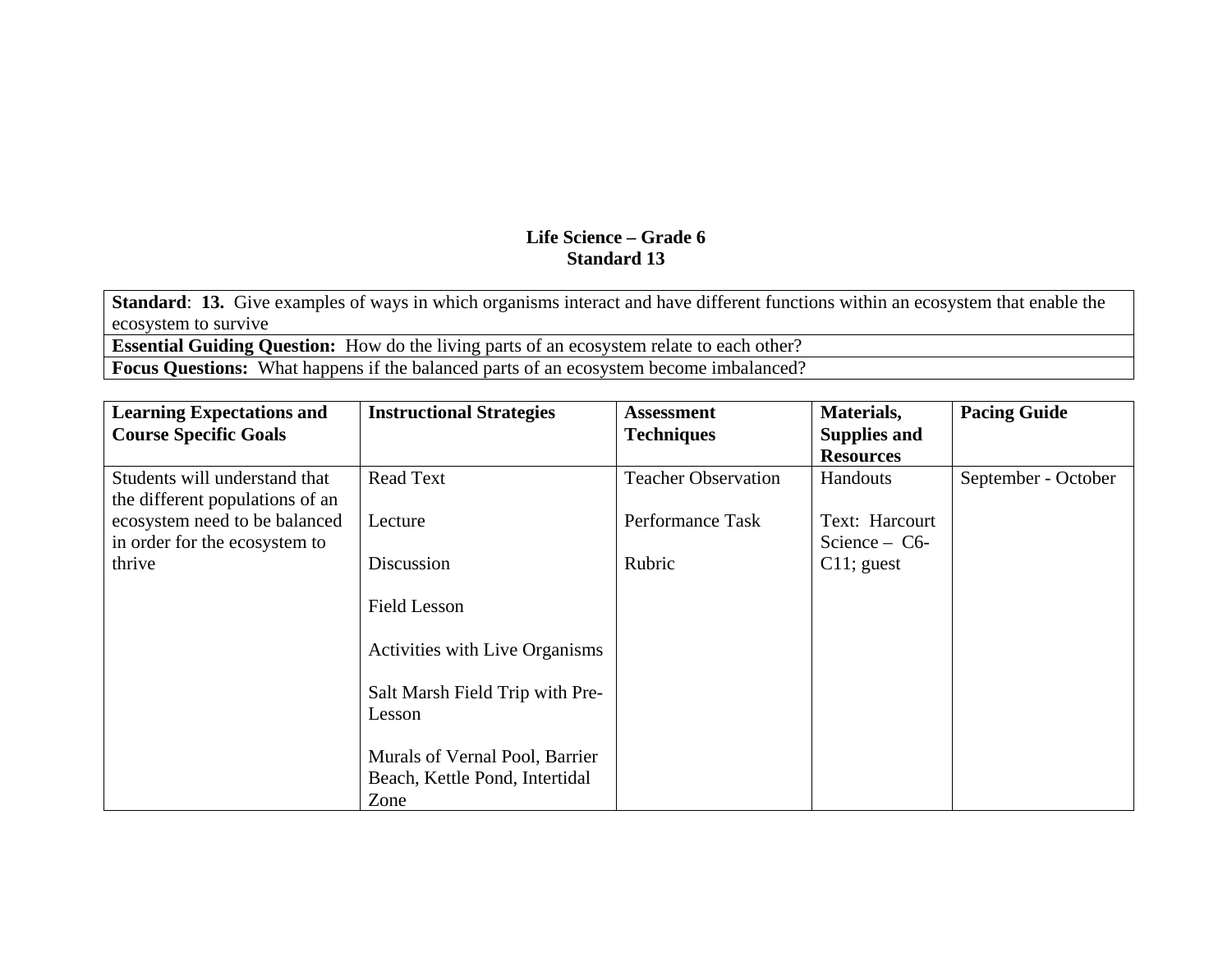**Standard**: **14.** Explain the roles and relationships among producers, consumers, and decomposers in the process of energy transfer in a food web

**Essential Guiding Question:** How is energy transferred in a food web?

**Focus Questions:** What is a producer? What is a decomposer? What is a consumer? What kind of energy is transferred? What is it used for? How much is available to the next recipient? Where does it first come from?

| <b>Learning Expectations</b> | <b>Instructional Strategies</b> | <b>Assessment</b> | <b>Materials, Supplies</b> | <b>Pacing Guide</b> |
|------------------------------|---------------------------------|-------------------|----------------------------|---------------------|
| and Course Specific          |                                 | <b>Techniques</b> | and Resources              |                     |
| Goals                        |                                 |                   |                            |                     |
| Students will thoroughly     | <b>Read Text</b>                | Teacher           | Handouts; text: Harcourt   | September - October |
| understand and be able       |                                 | observation;      | Science $C6-C11$ ; guest   |                     |
| to describe energy           | Lecture                         | performance task; | teachers; invasive         |                     |
| transfer from the sun to     |                                 | rubric            | organisms handout.         |                     |
| the producers, producers     | Discussion                      |                   |                            |                     |
| to consumers, dead           |                                 |                   |                            |                     |
| producers and                | <b>Field Lesson</b>             |                   |                            |                     |
| consumers to                 |                                 |                   |                            |                     |
| decomposes, remains          | <b>Activities with Live</b>     |                   |                            |                     |
| back to producers            | Organisms                       |                   |                            |                     |
|                              |                                 |                   |                            |                     |
|                              | Observation                     |                   |                            |                     |
|                              |                                 |                   |                            |                     |
|                              | Inquiry                         |                   |                            |                     |
|                              |                                 |                   |                            |                     |
|                              | Cooperative Research            |                   |                            |                     |
|                              | Graphics that Shows Food        |                   |                            |                     |
|                              | Web on Murals                   |                   |                            |                     |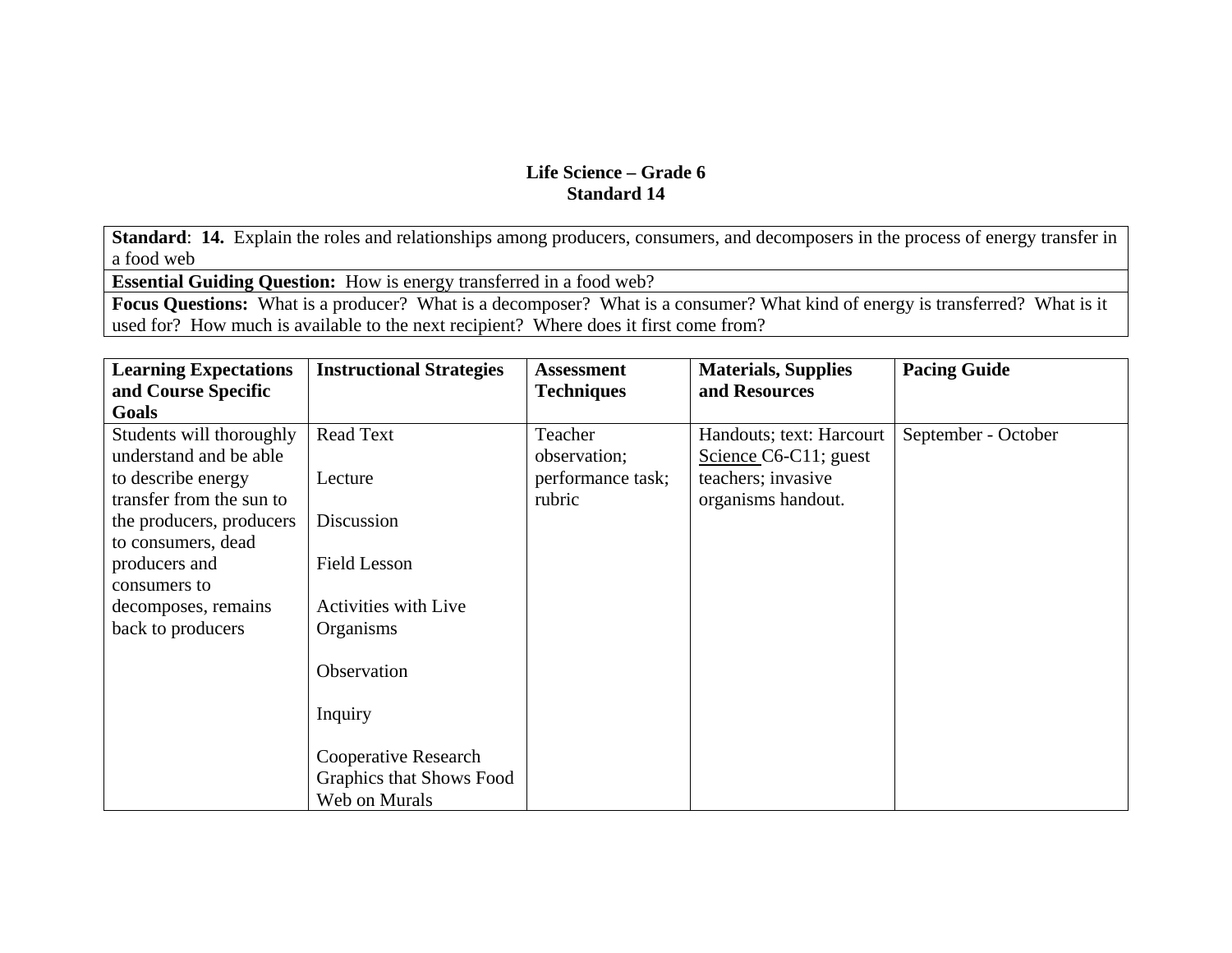**Standard**: 1**5.** Explain how dead plants and animals are broken down by other living organisms and how this process contributes to the system as a whole

**Essential Guiding Question: What happens to the bodies of dead plants and animals?**

**Focus Questions:** What does it mean to decompose? What are the different kinds of detritivores? Why is the process of decomposition important?

| <b>Learning Expectations and</b>                      | <b>Instructional Strategies</b>                                                                             | <b>Assessment</b>          | Materials,                       | <b>Pacing Guide</b> |
|-------------------------------------------------------|-------------------------------------------------------------------------------------------------------------|----------------------------|----------------------------------|---------------------|
| <b>Course Specific Goals</b>                          |                                                                                                             | <b>Techniques</b>          | <b>Supplies and</b>              |                     |
|                                                       |                                                                                                             |                            | <b>Resources</b>                 |                     |
| Students will understand that                         | Read Text                                                                                                   | <b>Teacher Observation</b> | Handouts                         | September-October   |
| molecules would not be<br>returned to the food web if | Lecture                                                                                                     | Performance Task           | Text: Harcourt                   |                     |
| decomposers did not break                             | Discussion                                                                                                  |                            | Science $-$ C6-C11               |                     |
| down dead bodies (which is                            |                                                                                                             | Rubric                     |                                  |                     |
| critical to the food chain                            | <b>Field Lesson</b>                                                                                         |                            | <b>Guest Teachers</b>            |                     |
| process)                                              | Activities with Live Organisms                                                                              |                            | Invasive<br>Organisms<br>Handout |                     |
|                                                       | Observation                                                                                                 |                            |                                  |                     |
|                                                       | Inquiry                                                                                                     |                            |                                  |                     |
|                                                       | Cooperative Research Graphics that<br>Shows Food Web on Murals<br>Salt Marsh Field Trip with Pre-<br>Lesson |                            |                                  |                     |
|                                                       | Murals of Vernal Pool, Barrier Beach,<br>Kettle Pond, Intertidal Zone                                       |                            |                                  |                     |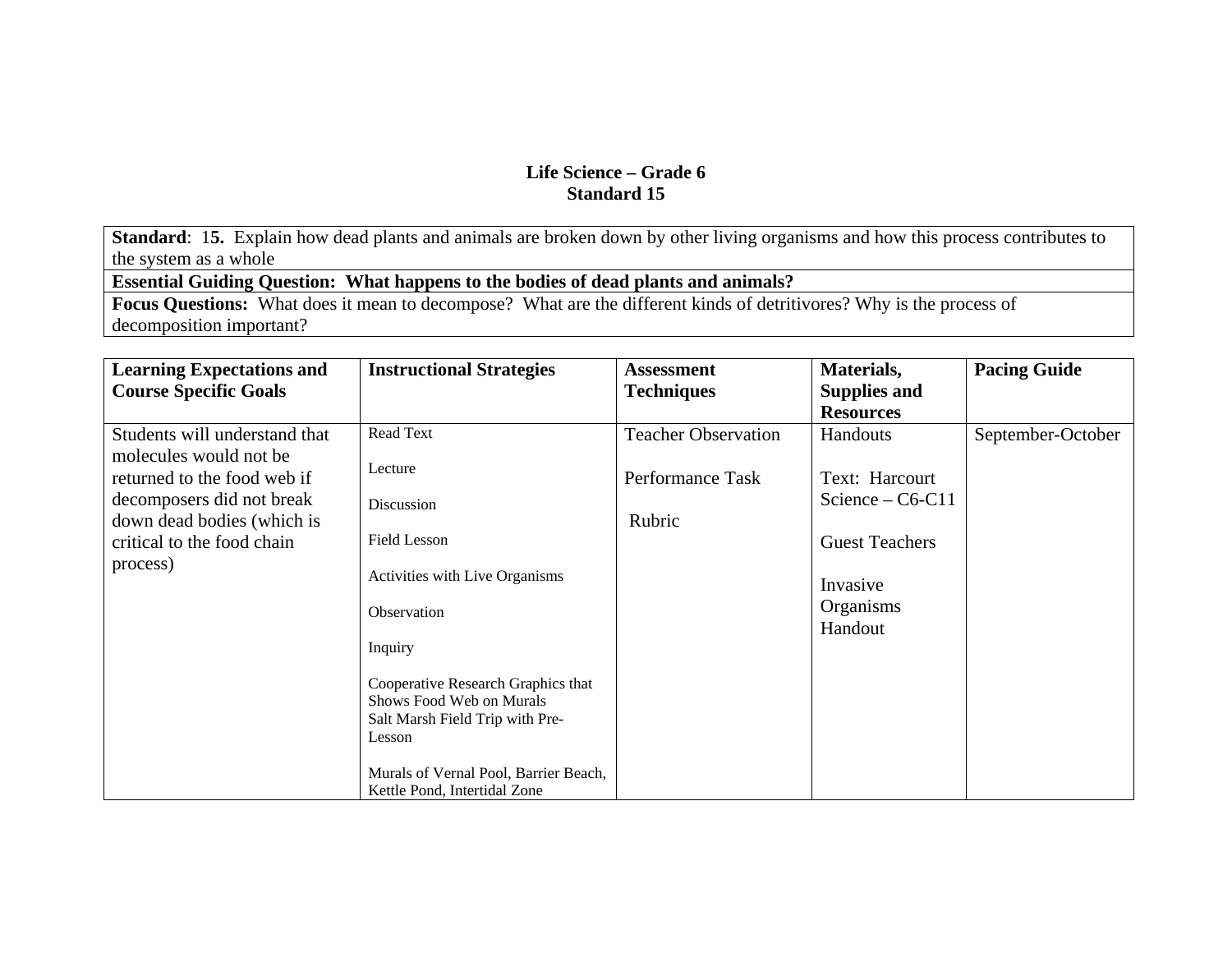**Standard: 16.** Recognize that producers (plants that contain chlorophyll) use the energy from sunlight to make sugars from carbon dioxide and water through a process called photosynthesis. This food can be used immediately, stored for later use, or used by other organisms

**Essential Guiding Question:** Would life on earth be possible without organisms that can use the sun's energy to live? **Focus Questions:** What is necessary for plants to perform photosynthesis? How is the sun necessary for humans to live?

| <b>Learning Expectations and</b>                              | <b>Instructional Strategies</b>                                                                             | <b>Assessment</b>           | Materials,                           | <b>Pacing Guide</b> |
|---------------------------------------------------------------|-------------------------------------------------------------------------------------------------------------|-----------------------------|--------------------------------------|---------------------|
| <b>Course Specific Goals</b>                                  |                                                                                                             | <b>Techniques</b>           | <b>Supplies and</b>                  |                     |
|                                                               |                                                                                                             |                             | <b>Resources</b>                     |                     |
| Students will understand that                                 | Read Text                                                                                                   | Teacher observation;        | Handouts; text:                      | September - October |
| solar energy is the engine of<br>life on this planet and that | Lecture                                                                                                     | performance task;<br>rubric | Harcourt Science<br>$C6-C11$ ; guest |                     |
| nearly the entire food chain                                  | Discussion                                                                                                  |                             | teachers; invasive                   |                     |
| relies on this source to live                                 | <b>Field Lesson</b>                                                                                         |                             | organisms handout.                   |                     |
|                                                               | Activities with Live Organisms                                                                              |                             |                                      |                     |
|                                                               | Observation                                                                                                 |                             |                                      |                     |
|                                                               | Inquiry                                                                                                     |                             |                                      |                     |
|                                                               | Cooperative Research Graphics that<br>Shows Food Web on Murals<br>Salt Marsh Field Trip with Pre-<br>Lesson |                             |                                      |                     |
|                                                               | Murals of Vernal Pool, Barrier<br>Beach, Kettle Pond, Intertidal Zone                                       |                             |                                      |                     |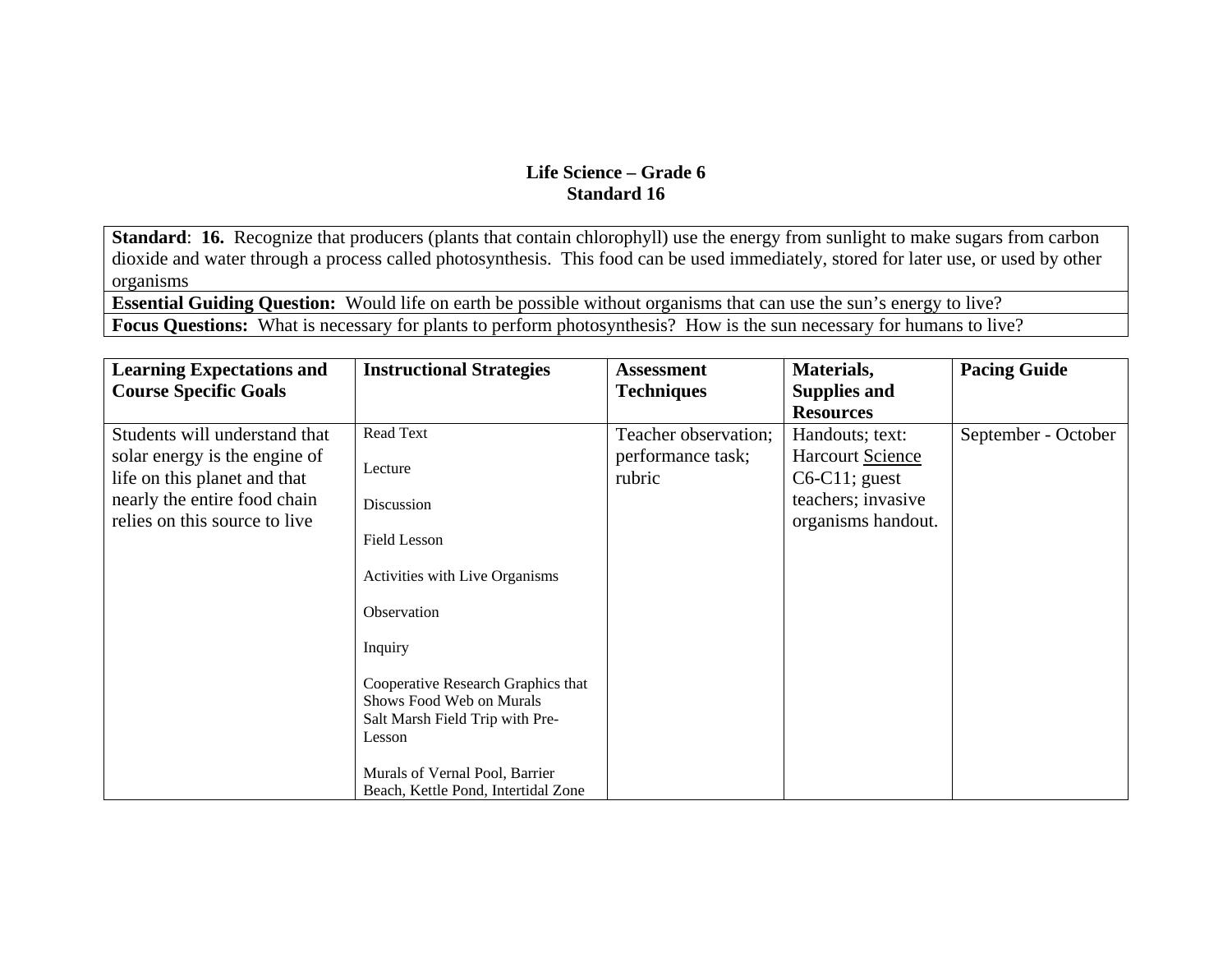**Standard: 1**. Recognize, interpret, and be able to create models of the earth's common physical features in various mapping representations, including contour maps

**Essential Guiding Question:** How can people show what the surface of the earth is like to other people?

**Focus Questions**: What are the different kinds of maps that show the earth's contours? What do the links on a topographic map mean? What do the symbols mean?

| <b>Learning Expectations and</b><br><b>Course Specific Goals</b>                                   | <b>Instructional Strategies</b>                                                         | <b>Assessment</b><br><b>Techniques</b> | Materials,<br><b>Supplies and</b>                        | <b>Pacing Guide</b>          |
|----------------------------------------------------------------------------------------------------|-----------------------------------------------------------------------------------------|----------------------------------------|----------------------------------------------------------|------------------------------|
| Students will demonstrate<br>understanding of the basics of a                                      | <b>Access Prior Knowledge</b>                                                           | Projects                               | <b>Resources</b><br>Material from<br><b>USGS</b> and AAA | November $-$ mid-<br>January |
| contour map and be able to create<br>on correctly                                                  | Cooperative Learning                                                                    | Teacher<br>Observation                 | Posters                                                  |                              |
| Students will be able to use the<br>appropriate scale to determine<br>distance                     | Exploration<br>Create a Topographic Map<br>(using a cake tin with a plastic             | performance<br><b>Concept Test</b>     |                                                          |                              |
| Students will be able to use the<br>appropriate scale to determine<br>distance.                    | cover, clay, water, and<br>transparency marker)                                         |                                        |                                                          |                              |
| Students will create a small clay<br>landscape cut into layers to<br>represent topographical maps. | Student will Plan a "Trip" from<br>One City to Another Using<br>Different Types of Maps |                                        |                                                          |                              |
| Students will create an imaginary<br>island with correct contour lines<br>and written description  |                                                                                         |                                        |                                                          |                              |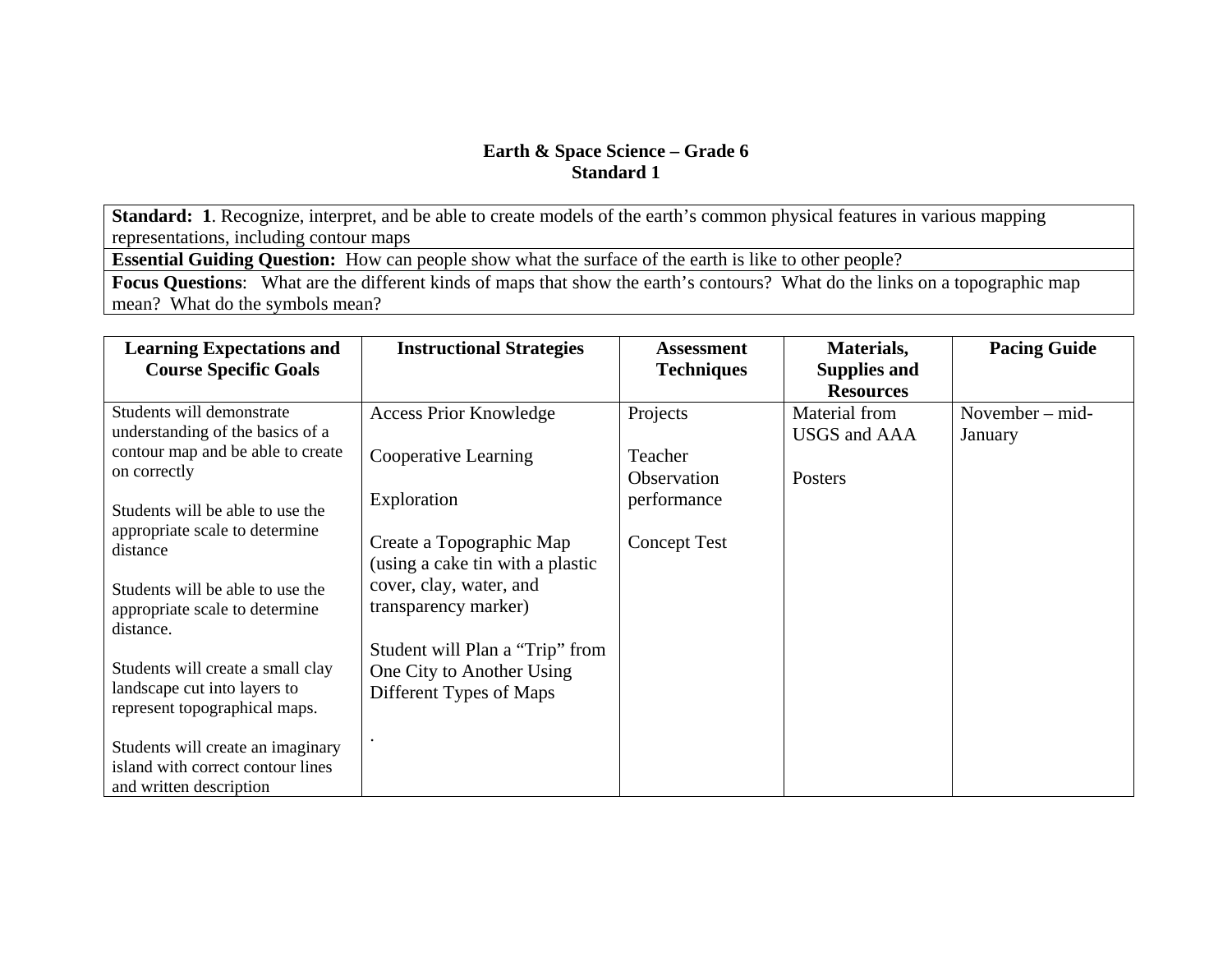**Standard: 2.** Describe the layers of the earth, including the lithosphere, the hot convecting mantle, and the dense metallic core **Essential Guiding Question:** What is the earth like under the surface?

**Focus Questions**: What are tectonic plates? What are the layers of the earth? How are the layers different from each other? What are the results of the movement of tectonic plates?

| <b>Learning Expectations and</b><br><b>Course Specific Goals</b> | <b>Instructional Strategies</b> | Assessment<br><b>Techniques</b> | <b>Materials, Supplies</b><br>and Resources | <b>Pacing Guide</b> |
|------------------------------------------------------------------|---------------------------------|---------------------------------|---------------------------------------------|---------------------|
| Students will be able to                                         | <b>Access Prior Knowledge</b>   | Project-Based.                  | Our Solar System by                         | November-mid-       |
| indentify the four layers of the                                 |                                 |                                 | Rebecca Stark                               | January             |
| earth                                                            | <b>Readingt Text</b>            |                                 |                                             |                     |
|                                                                  |                                 |                                 | Thinking about                              |                     |
| Students will understand how                                     | Discussion.                     |                                 | <b>Science Series</b>                       |                     |
| profoundly the movement of                                       |                                 |                                 |                                             |                     |
| tectonic plates has changed the                                  |                                 |                                 | <b>Text Harcourt</b>                        |                     |
| earth's surface over time                                        |                                 |                                 | Science D <sub>2</sub>                      |                     |
|                                                                  |                                 |                                 |                                             |                     |
| Students will create a poster                                    |                                 |                                 |                                             |                     |
| depicting the layers of the earth                                |                                 |                                 |                                             |                     |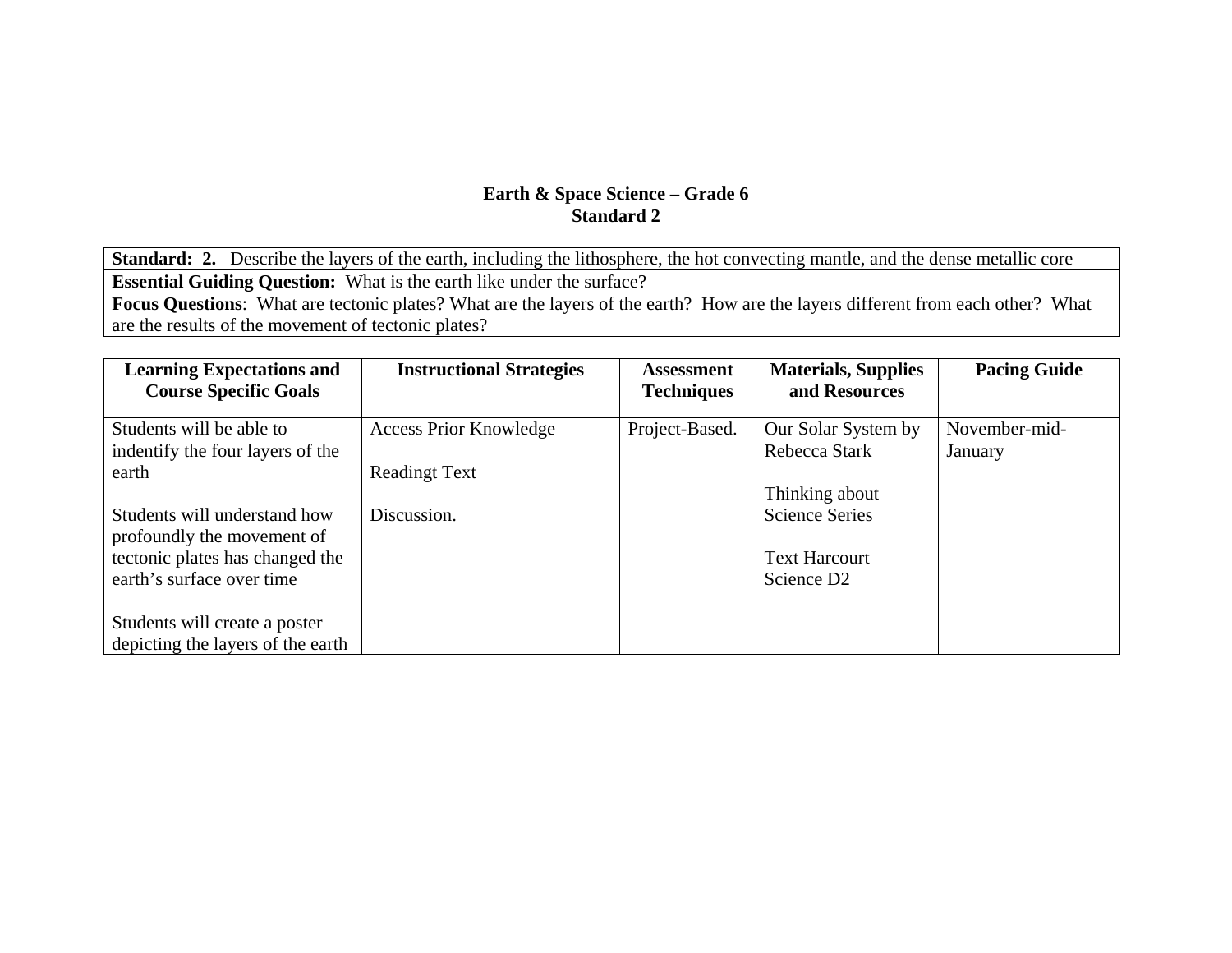**Standard: 3.** Differentiate among radiation, conduction, and convection, the three mechanisms by which heat is transferred through the earth's system

**Essential Guiding Question:** How does heat move from one place to another?

**Focus Questions**: What is radiation? What is conduction? What is convection? How does understanding the differences among them affect designing and planning?

| <b>Learning Expectations and</b><br><b>Course Specific Goals</b>                                 | <b>Instructional Strategies</b> | <b>Assessment</b><br><b>Techniques</b>   | Materials,<br><b>Supplies and</b><br><b>Resources</b>           | <b>Pacing Guide</b>      |
|--------------------------------------------------------------------------------------------------|---------------------------------|------------------------------------------|-----------------------------------------------------------------|--------------------------|
| Students will understand that<br>radiation does not require a<br>medium to travel                | <b>Reading Text</b><br>Lecture  | Concept test;<br>teacher<br>observation. | <b>Text Harcourt</b><br>Science E74; solar<br>over handout (see | November-mid-<br>January |
| Students will understand that<br>conduction occurs molecule by<br>molecule and that convection   | Discussion                      |                                          | tech. unit)                                                     |                          |
| occurs when heated gas or liquid<br>moves                                                        | Graphic Organizer               |                                          |                                                                 |                          |
| Students will investigate and<br>construct plate tectonics to solar<br>ovens and global currents |                                 |                                          |                                                                 |                          |
| Students will describe transfer of<br>energy                                                     |                                 |                                          |                                                                 |                          |
| Students will be able to model<br>energy transfer as radiation,<br>conduction, or convention     |                                 |                                          |                                                                 |                          |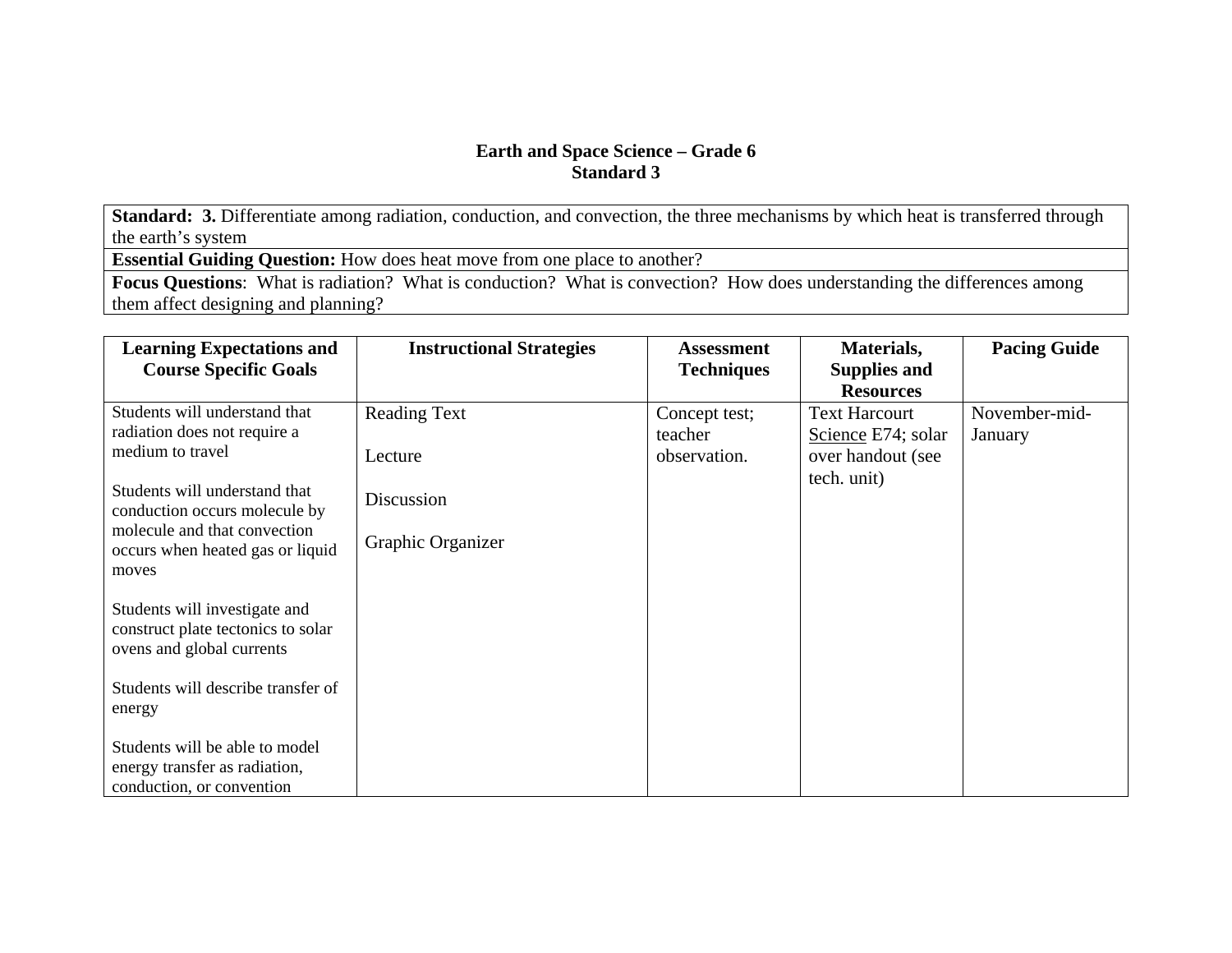**Standard: 4.** Explain the relationship among the energy provided by the sun, the global patterns of atmospheric movement, and the temperature differences among water, land, and atmosphere

**Essential Guiding Question:** How do radiation, convection, and conduction affect life on the surface of the planet?

**Focus Questions**: What happens when uneven heating occurs in the atmosphere and in large bodies of water?

| <b>Learning Expectations and</b> | <b>Instructional Strategies</b> | <b>Assessment</b>  | Materials,           | <b>Pacing Guide</b> |
|----------------------------------|---------------------------------|--------------------|----------------------|---------------------|
| <b>Course Specific Goals</b>     |                                 | <b>Techniques</b>  | <b>Supplies and</b>  |                     |
|                                  |                                 |                    | <b>Resources</b>     |                     |
| Students will understand that    | <b>Reading Text</b>             | <b>Observation</b> | <b>Text Harcourt</b> | November - mid-     |
| heat transfer causes wind and    |                                 |                    | Science C92-C105;    | January             |
| water currents which affects     | Investigation                   | Projects           | posters              |                     |
| weather and climate changes      |                                 |                    |                      |                     |
|                                  | <b>Access Prior Knowledge</b>   |                    |                      |                     |
| Students will be able to         |                                 |                    |                      |                     |
| demonstrate that the energy for  | Observation                     |                    |                      |                     |
| these changes comes first from   |                                 |                    |                      |                     |
| the sun                          |                                 |                    |                      |                     |
|                                  |                                 |                    |                      |                     |
| Students will create land and    |                                 |                    |                      |                     |
| sea breezes                      |                                 |                    |                      |                     |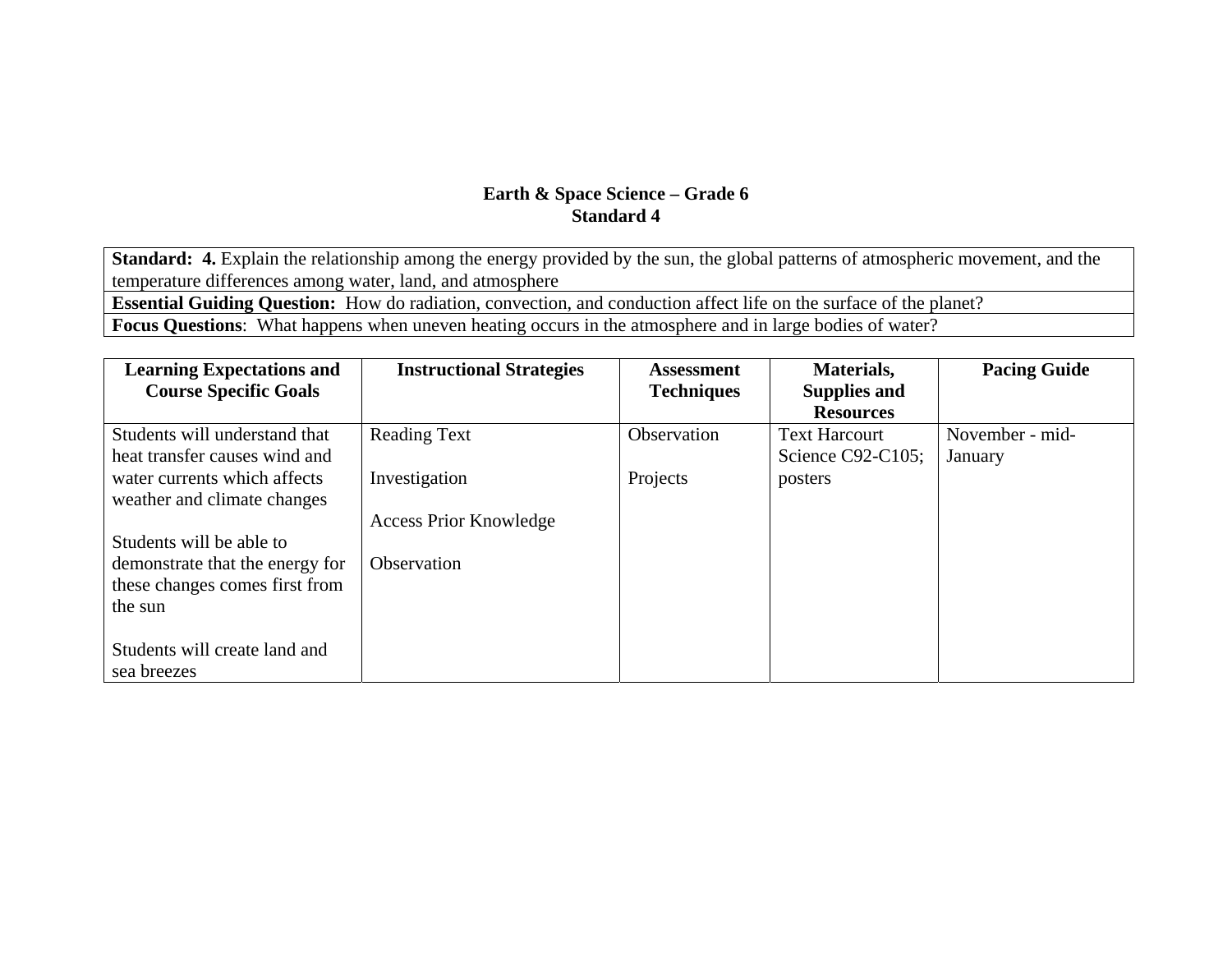**Standard: 5.** Describe how the movement of the earth's crustal plates causes both slow changes in the earth's surface (e.g., formation of mountains and ocean basins) and rapid ones (e.g., volcanic eruptions and earthquakes)

**Essential Guiding Question:** How does the movement of tectonic plates affect the earth's surface?

**Focus Questions**: Do tectonic plates affect people? What are slow and fast processes? Can people have any affect on the plates?

| <b>Learning Expectations and</b> | <b>Instructional Strategies</b> | <b>Assessment</b> | Materials,           | <b>Pacing Guide</b> |
|----------------------------------|---------------------------------|-------------------|----------------------|---------------------|
| <b>Course Specific Goals</b>     |                                 | <b>Techniques</b> | <b>Supplies and</b>  |                     |
|                                  |                                 |                   | <b>Resources</b>     |                     |
| Students will understand that    | <b>Read Text</b>                | Teacher           | <b>Text Harcourt</b> | November-mid-       |
| the movement of the plates       |                                 | Observation       | Science D12-D19      | January             |
| causes seafloor spreading,       | <b>Access Prior Knowledge</b>   |                   |                      |                     |
| volcanoes, and earthquakes       |                                 | Projects          | Read The Big         |                     |
|                                  | Lecture                         |                   | Wave                 |                     |
| Students will be able to         |                                 |                   |                      |                     |
| describe how the surface of the  | <b>Discussion</b>               |                   |                      |                     |
| earth can change in              |                                 |                   |                      |                     |
| monumental ways both slowly      | Creation of a Pangaea Flipbook  |                   |                      |                     |
| and quickly because of the       | and Pangaea Puzzle              |                   |                      |                     |
| movements of the plates          |                                 |                   |                      |                     |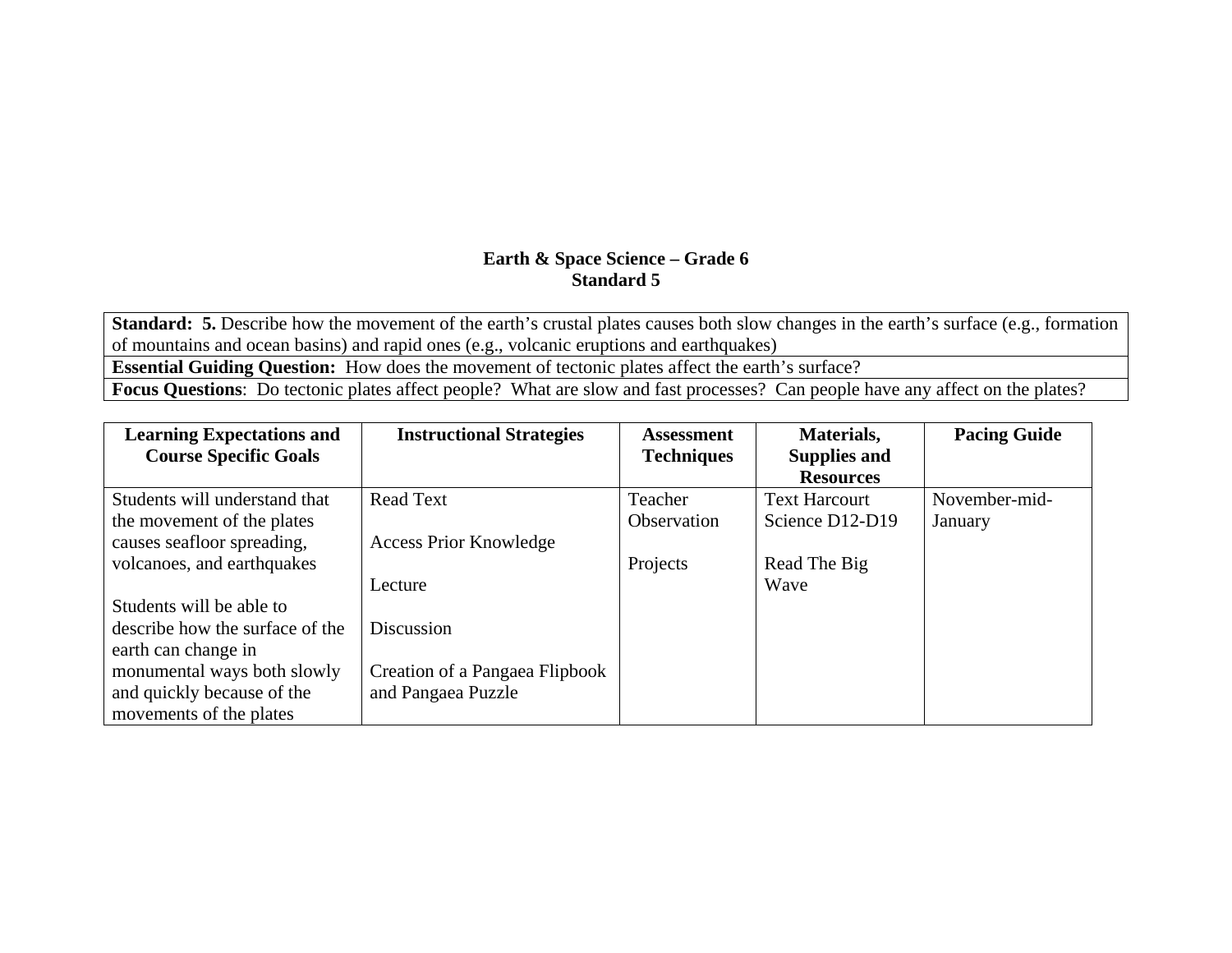Standard: 6. Describe and give examples of ways in which the earth's surface is built up and torn down by natural processes, including deposition of sediments, rock formation, erosion, and weathering

**Essential Guiding Question:** How does wind, water, heat, and pressure change the different components of earth's surface?

**Focus Questions**: What is deposition? What are sediments? What is erosion? What is weathering? How do slow processes affect life on the earth's surface.

| <b>Learning Expectations and</b> | <b>Instructional Strategies</b> | <b>Assessment</b>   | Materials,           | <b>Pacing Guide</b> |
|----------------------------------|---------------------------------|---------------------|----------------------|---------------------|
| <b>Course Specific Goals</b>     |                                 | <b>Techniques</b>   | <b>Supplies and</b>  |                     |
|                                  |                                 |                     | <b>Resources</b>     |                     |
| Students will gain a deeper      | <b>Reading Text</b>             | Teacher             | <b>Text Harcourt</b> | November - mid-     |
| understanding of slow earth      |                                 | Observation         | Science D36-D67      | January             |
| processes                        | Access Prior Knowledge.         |                     |                      |                     |
|                                  |                                 | <b>Concept Test</b> |                      |                     |
| Students will be able to         |                                 |                     |                      |                     |
| construct a rock cycle diagram   |                                 |                     |                      |                     |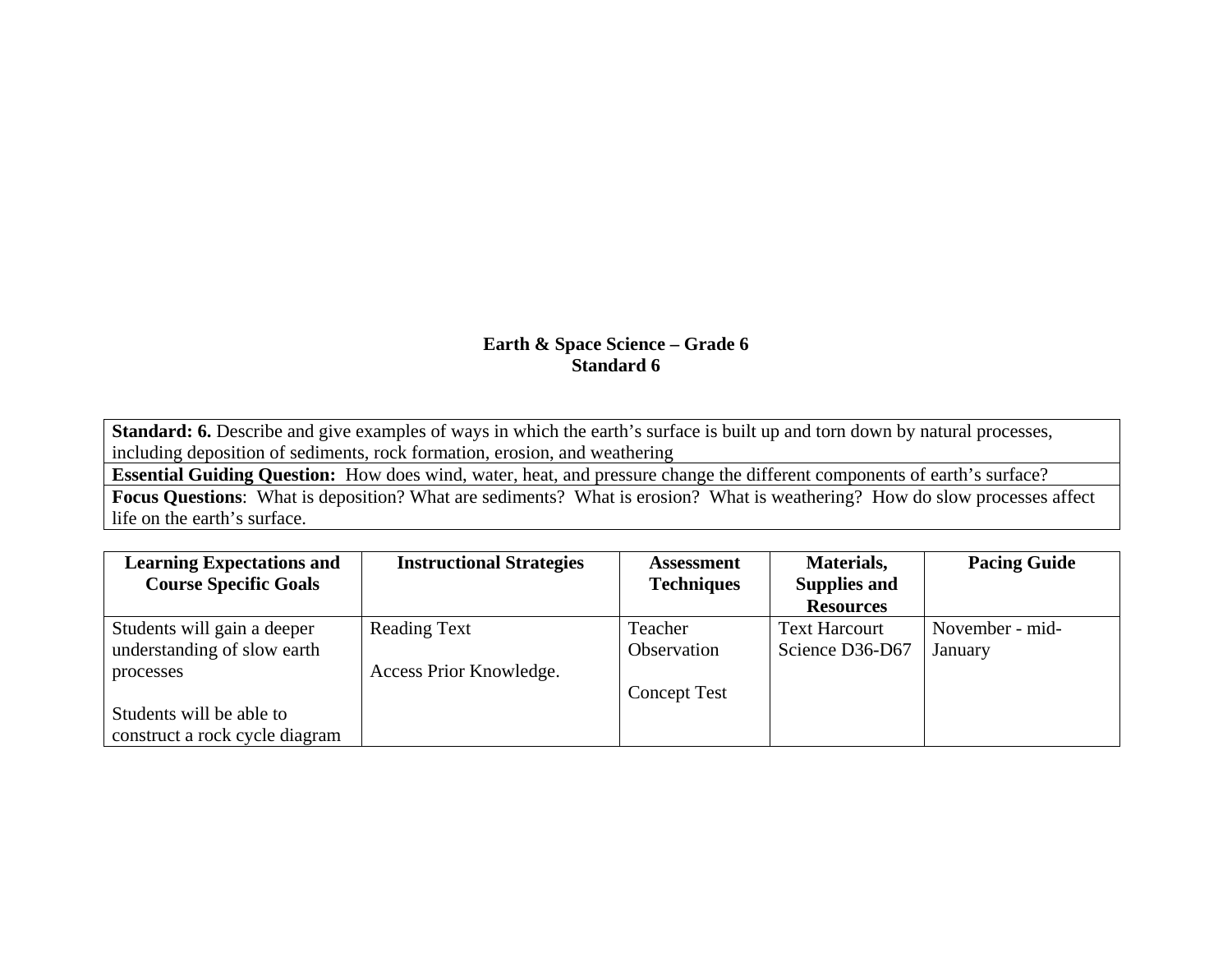**Standard: 8.** Recognize that gravity is a force that pulls all things on and near the earth toward the center of the earth. Gravity plays a major role in the formation of the planets, stars, and solar system and in determining their motions

**Essential Guiding Question:** What is the role of gravity in the motions of the planets and stars?

**Focus Questions**: What is a solar system? What is a galaxy? How big does something have to be to have gravity? What is a solar system? What is an orbit?

| <b>Learning Expectations and</b> | <b>Instructional Strategies</b> | <b>Assessment</b>          | Materials,          | <b>Pacing Guide</b> |
|----------------------------------|---------------------------------|----------------------------|---------------------|---------------------|
| <b>Course Specific Goals</b>     |                                 | <b>Techniques</b>          | <b>Supplies and</b> |                     |
|                                  |                                 |                            | <b>Resources</b>    |                     |
| Students will demonstrate        | Ongoing Integration with Other  | <b>Teacher Observation</b> | Text                | November-mid-       |
| knowledge of the "Laws of        | Units                           |                            |                     | January             |
| Motion"                          |                                 | Performance                | Laws of Motion      |                     |
|                                  | Discuss Gravity in Context of   |                            | Poster              |                     |
| Students will understand that    | <b>Potential Energy</b>         |                            |                     |                     |
| objects in motion will go in a   |                                 |                            |                     |                     |
| straight line unless they are    |                                 |                            |                     |                     |
| captured by the gravity of a     |                                 |                            |                     |                     |
| larger object                    |                                 |                            |                     |                     |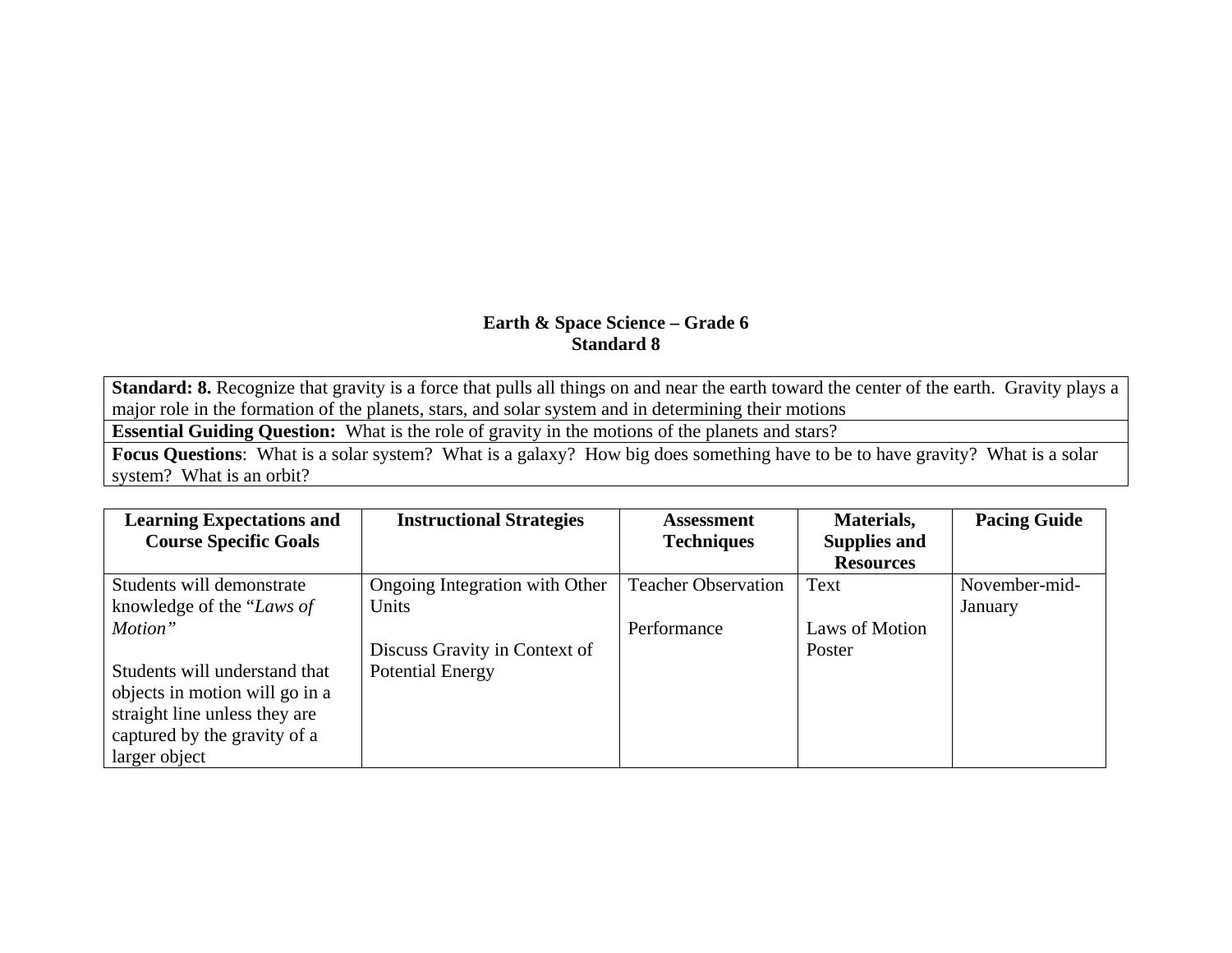**Standard: 9.** Describe lunar and solar eclipses, the observed moon phases, and tides. Relate them to the relative positions of the earth, moon, and sun

**Essential Guiding Question:** What affect does the moon and the sun have on the surface of the earth?

**Focus Questions**: What cycles occur as a result of the fact that the earth orbits the sun and the moon orbits the earth? What are tides? What are the phases of the moon? How do moon phases relate to the tides?

| <b>Learning Expectations and</b><br><b>Course Specific Goals</b> | <b>Instructional Strategies</b> | <b>Assessment</b><br><b>Techniques</b> | <b>Materials, Supplies</b><br>and Resources | <b>Pacing Guide</b> |
|------------------------------------------------------------------|---------------------------------|----------------------------------------|---------------------------------------------|---------------------|
|                                                                  |                                 |                                        |                                             |                     |
| Students will understand that                                    | <b>Read Text</b>                | <b>Concept Test</b>                    | Tides at the                                | November - mid-     |
| the earth's water is pulled by                                   |                                 |                                        | Seashore (Silver                            | January             |
| both the sun and the moon                                        | Lecture                         | Projects                               | Burdell and Ginn)                           |                     |
|                                                                  |                                 |                                        |                                             |                     |
|                                                                  | Discussion                      | <b>ORQ</b>                             | Newspaper Tide                              |                     |
| Students will gain a basic                                       |                                 |                                        | <b>Tables</b>                               |                     |
| understanding of how tides                                       | <b>Field Lesson</b>             |                                        |                                             |                     |
| work                                                             |                                 |                                        |                                             |                     |
| Students will be able to                                         | Graphs and Graphic Sources      |                                        |                                             |                     |
| construct tidal amplitude                                        |                                 |                                        |                                             |                     |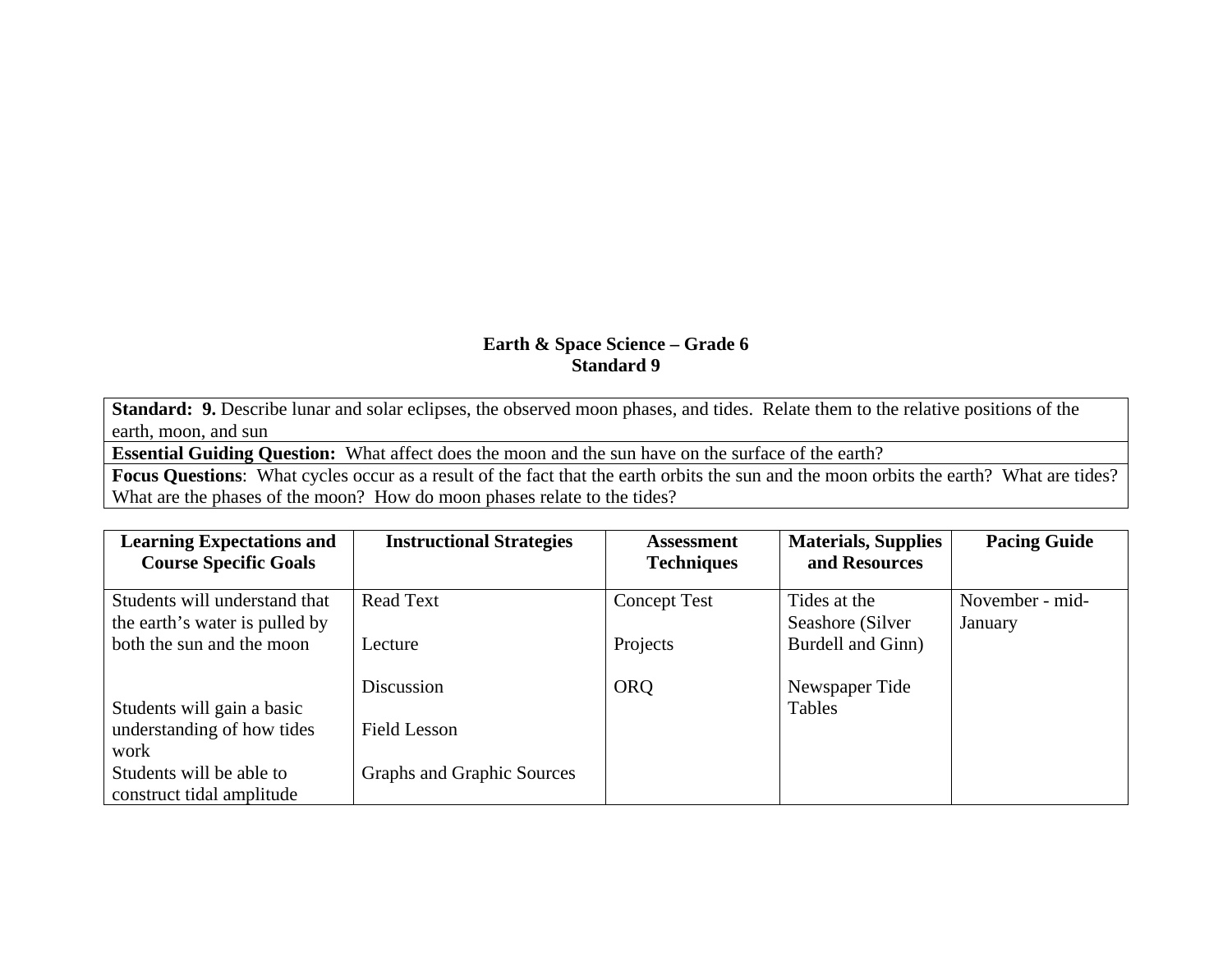| graphs                                                                                         | Media Inquiry |  |  |
|------------------------------------------------------------------------------------------------|---------------|--|--|
| Students will construct eight<br>panel paragraphs about tides<br>and the moon                  |               |  |  |
| Students will be able to<br>physically model with sun in<br>center of the globe and<br>shadows |               |  |  |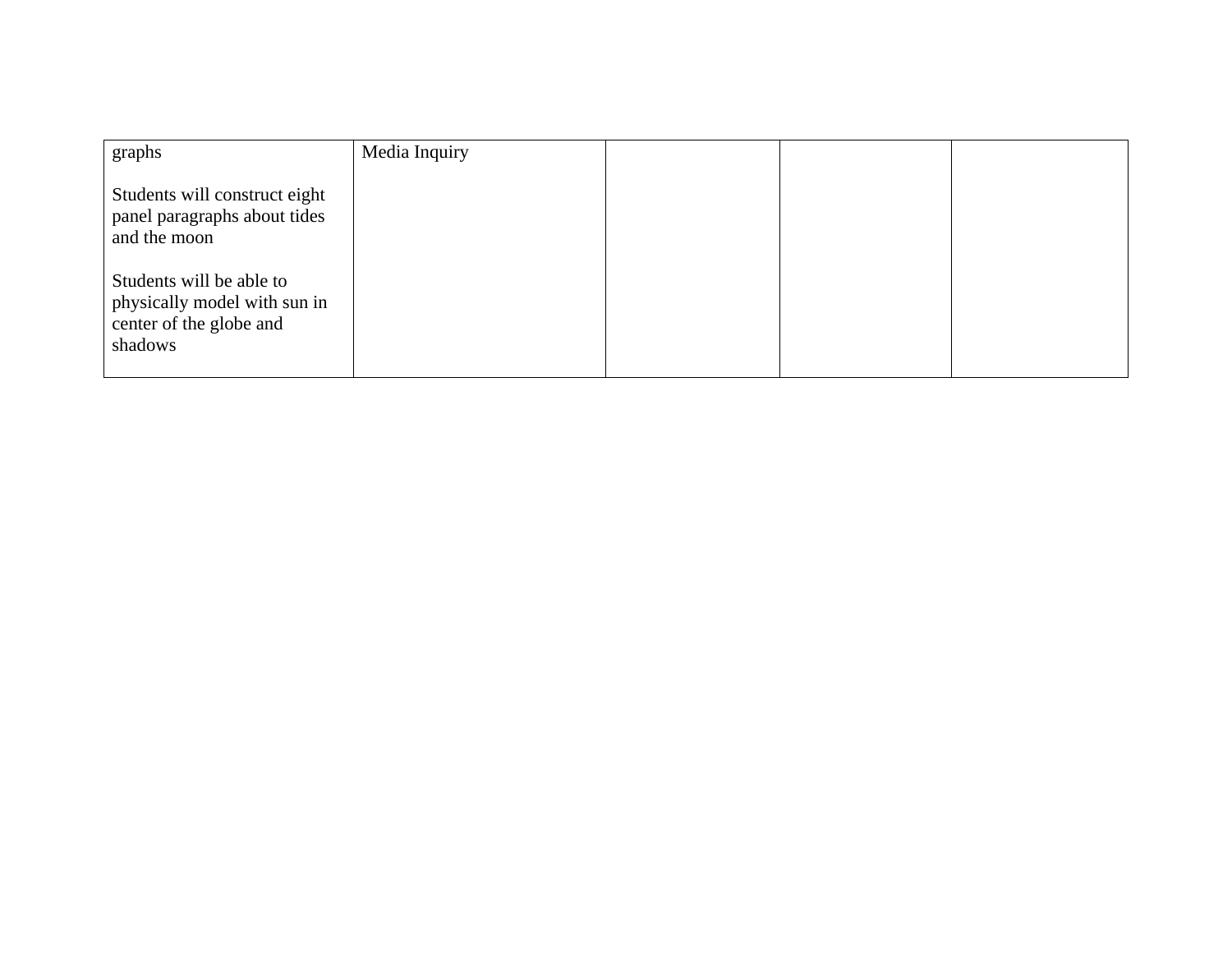**Standard: 10**. Compare and contrast properties and conditions of objects in the solar system (i.e., sun, planets, and moons) to those on earth (i.e., gravitational force, distance from the sun, speed, movement, temperature, and atmospheric conditions) **Essential Guiding Question:** How are the sun, the planets, and the moon different from earth? **Focus Questions**: Could people live on the sun, the moon, or the planets? Why or why not?

| <b>Learning Expectations and</b>  | <b>Instructional Strategies</b> | <b>Assessment</b>  | Materials,            | <b>Pacing Guide</b> |
|-----------------------------------|---------------------------------|--------------------|-----------------------|---------------------|
| <b>Course Specific Goals</b>      |                                 | <b>Techniques</b>  | <b>Supplies and</b>   |                     |
|                                   |                                 |                    | <b>Resources</b>      |                     |
| Students will demonstrate basic   | <b>Read Text</b>                | Teacher            | Our Solar System      | November - mid-     |
| knowledge of the properties and   |                                 | <b>Observation</b> | by Rebecca Stark      | January             |
| conditions of the sun, the moon,  | <b>Access Prior Knowledge</b>   |                    |                       |                     |
| and the planets and how they are  |                                 | Active             | <b>Thinking About</b> |                     |
| like the earth and different from | <b>Field Lesson</b>             | Participation      | <b>Science Series</b> |                     |
| the earth                         |                                 |                    |                       |                     |
|                                   | Plant Walk $-$ "Earth as a      |                    |                       |                     |
|                                   | Peppercorn"                     |                    |                       |                     |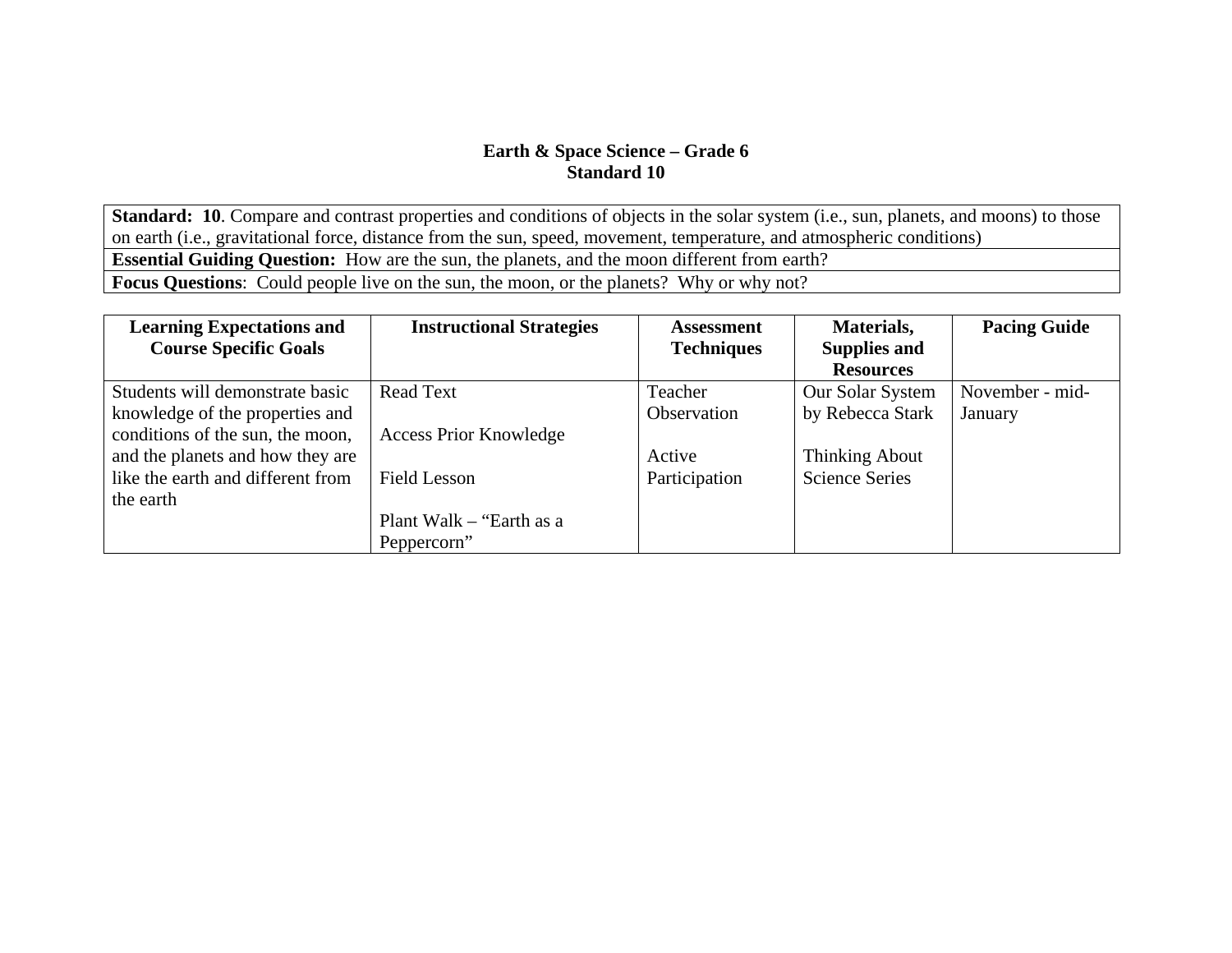**Standard: 11**. Explain how the tilt of the earth and its revolution around the sun result in an uneven heating of the earth, which in turn causes the seasons

**Essential Guiding Question:** Why does the earth have different seasons?

**Focus Questions**: In what ways does the tilt of the earth affect life on earth? At what angle does the earth get the most intense radiation from the sun? What does length of day have to do with seasons?

| <b>Learning Expectations and</b><br><b>Course Specific Goals</b> | <b>Instructional Strategies</b>                                         | <b>Assessment Techniques</b> | <b>Materials, Supplies and</b><br><b>Resources</b> |
|------------------------------------------------------------------|-------------------------------------------------------------------------|------------------------------|----------------------------------------------------|
| Students will demonstrate<br>understanding of how the tilt of    | Lecture                                                                 | <b>Concept Test</b>          | Reasons for the Seasons by<br><b>GEMS</b>          |
| the earth and its revolution<br>around the sun causes seasons    | Discussion                                                              | Performance                  | <b>Access to Google Earth</b>                      |
| Students will critically examine                                 | <b>Access Prior Knowledge</b>                                           | <b>Teacher Observation</b>   | <b>Text Harcourt Science D94-</b>                  |
| and discard incorrect<br>explanations for the seasons            | <b>Create Graphic Sources</b>                                           | <b>Unit Test</b>             | D99                                                |
| such as earth having an<br>elliptical orbit around the sun       | <b>Radiant Energy Activity (use</b><br>flashlight, colored pencils, and |                              |                                                    |
|                                                                  | graph paper to depict the                                               |                              |                                                    |
|                                                                  | sunlight at various line of<br>latitude)                                |                              |                                                    |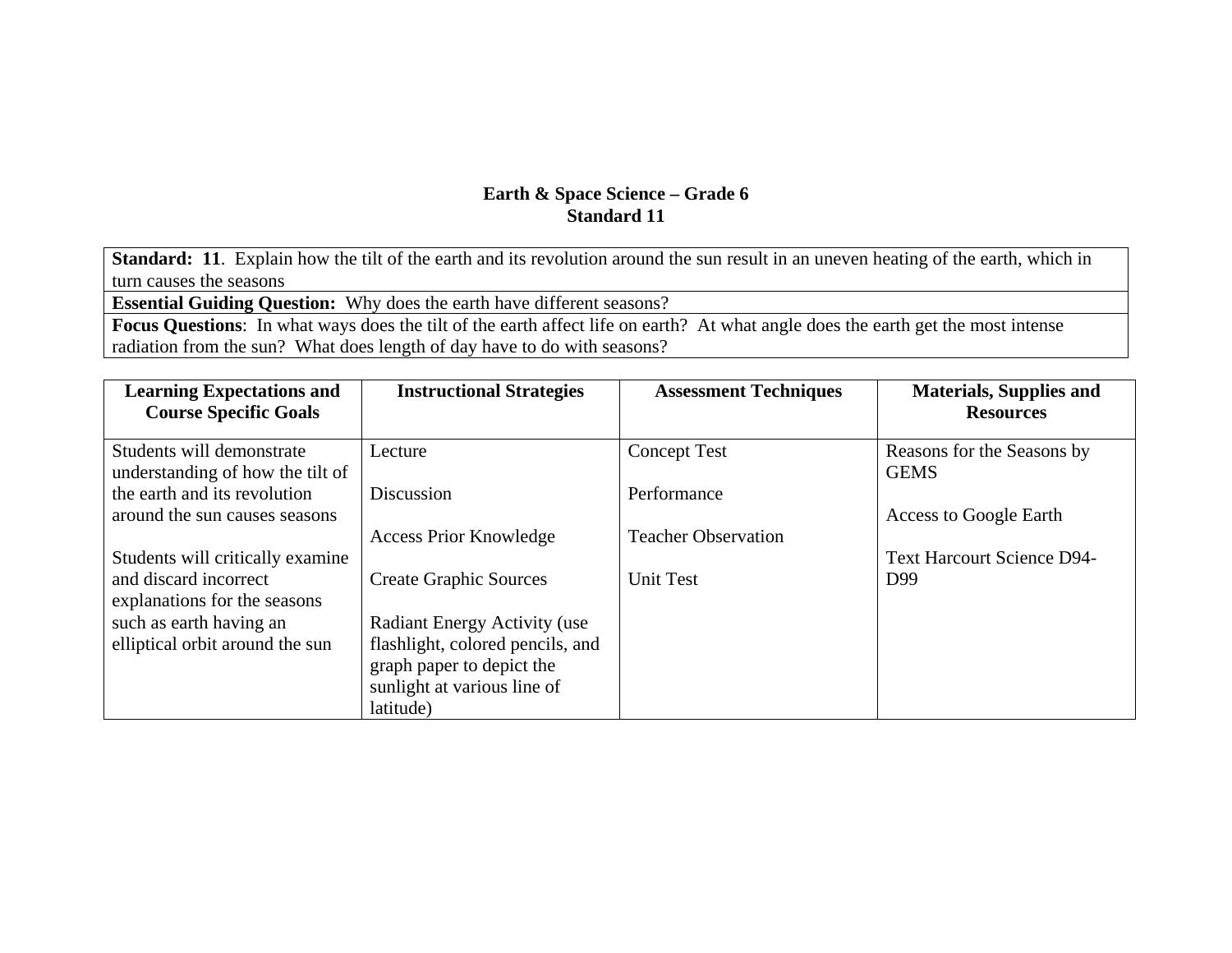**Standard: 12.** Recognize that the universe contains many billions of galaxies, and that each galaxy contains many billions of stars **Essential Guiding Question:** What is a galaxy?

**Focus Questions**: What is the size relationship between a galaxy and a solar system? How can one capture and understand concepts that are beyond our reference, such as billions and billions?

| <b>Learning Expectations and</b><br><b>Course Specific Goals</b> | <b>Instructional Strategies</b> | <b>Assessment</b><br><b>Techniques</b> | <b>Materials, Supplies</b><br>and Resources | <b>Pacing Guide</b> |
|------------------------------------------------------------------|---------------------------------|----------------------------------------|---------------------------------------------|---------------------|
| Students will fully understand                                   | <b>Read Text</b>                | Teacher                                | Our Solar System by                         | November - mid-     |
| and internalize the difference                                   |                                 | Observation                            | Rebecca Stark                               | January             |
| between a galaxy and a solar                                     | Lecture                         |                                        |                                             |                     |
| system                                                           |                                 |                                        | <b>Reading Street Basal</b>                 |                     |
|                                                                  | Discussion                      |                                        | <b>Series Leveled Readers</b>               |                     |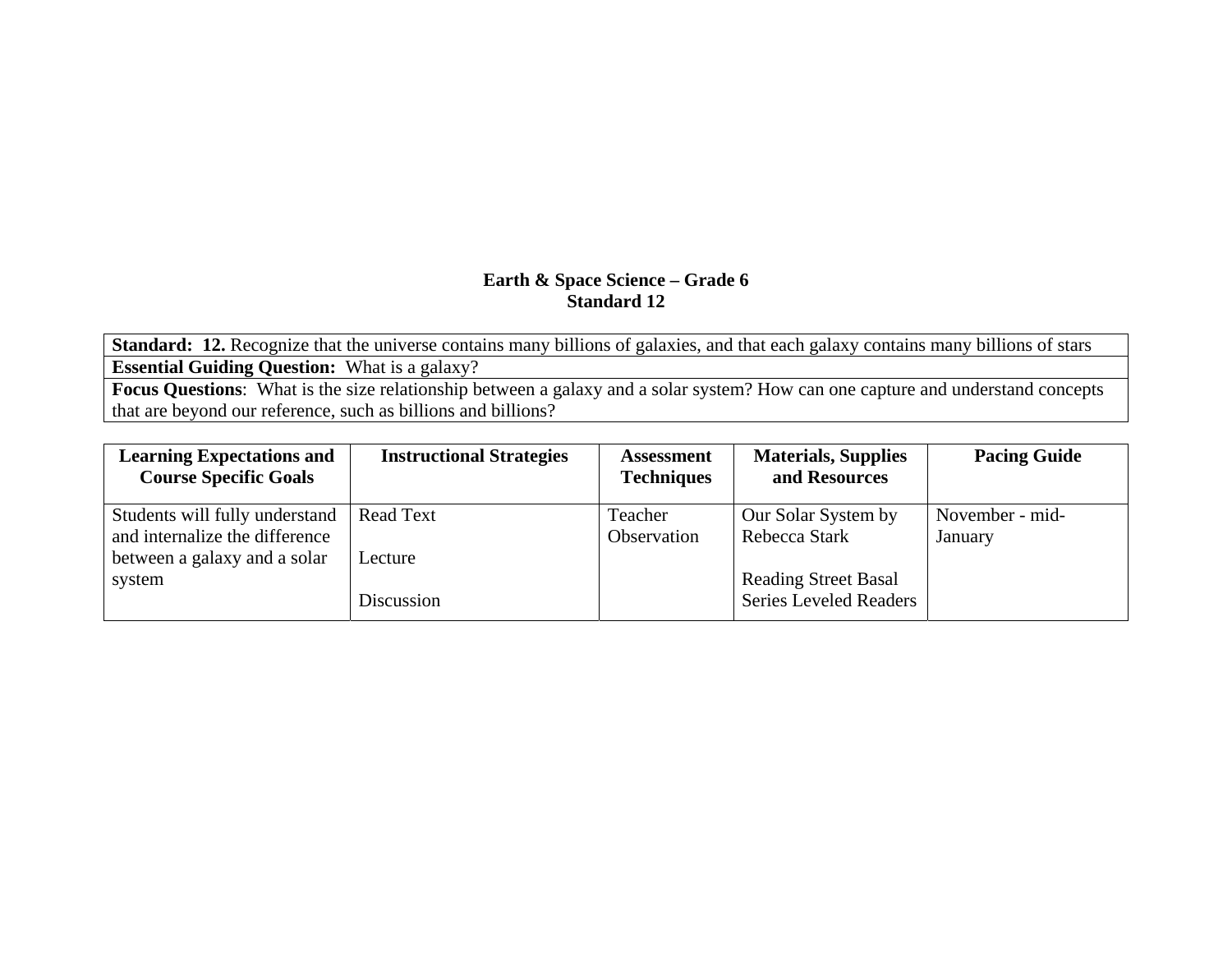**Standard: 1**. Differentiate between weight and mass, recognizing that weight is the amount of gravitational pull on an object **Essential Guiding Question:** What is weight and how is it different from mass? **Focus Questions**: What is weight? What is mass?

| <b>Learning Expectations and</b> | <b>Instructional Strategies</b> | <b>Assessment</b>          | <b>Materials, Supplies</b> | <b>Pacing Guide</b> |
|----------------------------------|---------------------------------|----------------------------|----------------------------|---------------------|
| <b>Course Specific Goals</b>     |                                 | <b>Techniques</b>          | and Resources              |                     |
| Students will understand that    | Lecture                         | Part of Unit Concept       | Posters                    | $March - mid-May$   |
| mass is a constant but weight    |                                 | Test                       |                            |                     |
| depends on the gravity of the    | Discussion                      |                            | <b>Test: Harcourt</b>      |                     |
| object pulling on it             |                                 | <b>Teacher Observation</b> | Science F6-F11             |                     |
|                                  | <b>Access Prior Knowledge</b>   |                            |                            |                     |

**Physical Science – Grade 6**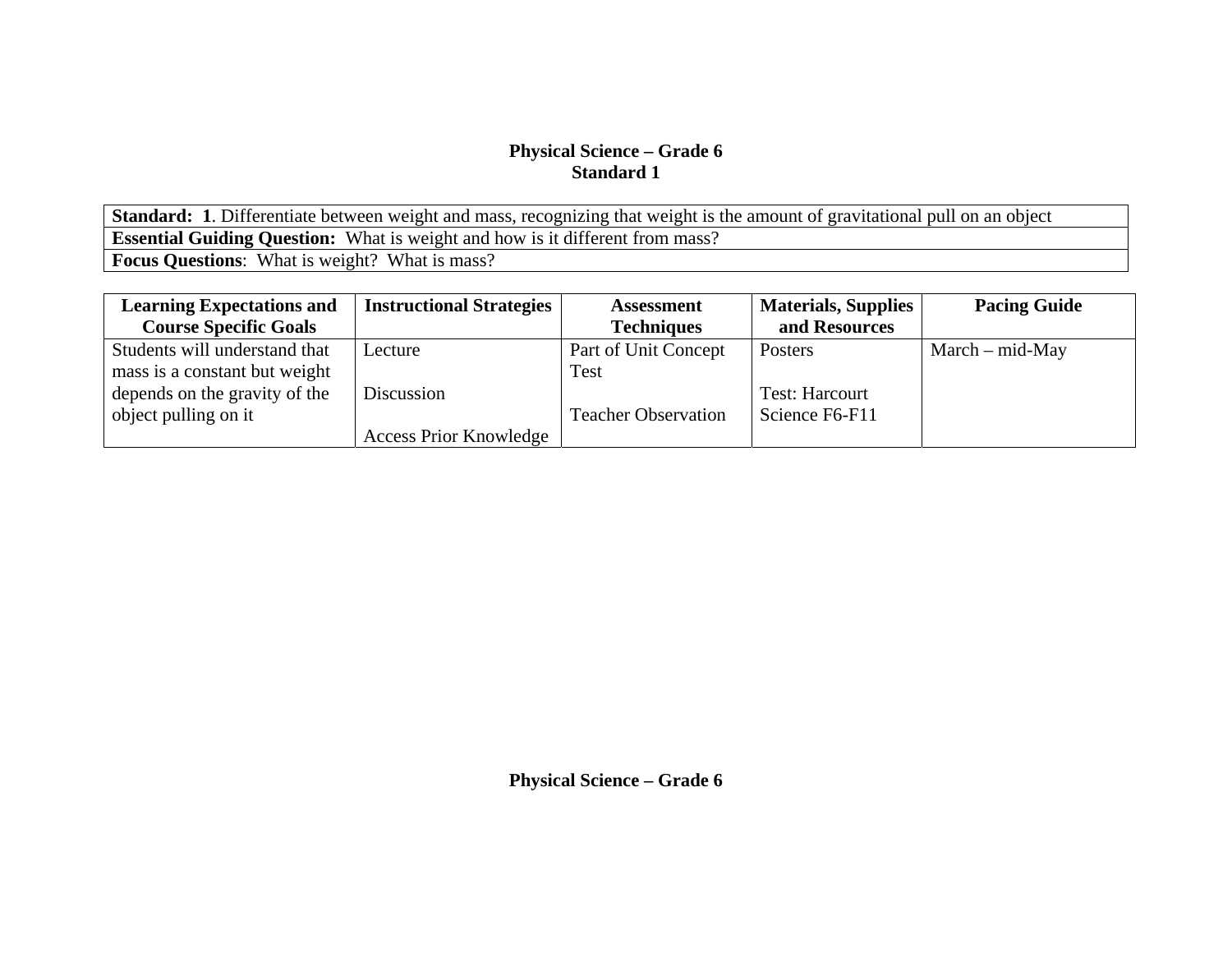#### **Standard 2**

**Standard: 2.** Differentiate between volume and mass. Define density **Essential Guiding Question:** What is the difference between volume and mass? Focus Questions: What is volume? What is mass? What is density? How are they related?

| <b>Learning Expectations and</b><br><b>Course Specific Goals</b>                                     | <b>Instructional Strategies</b>                          | <b>Assessment</b><br><b>Techniques</b> | Materials,<br><b>Supplies and</b> | <b>Pacing Guide</b> |
|------------------------------------------------------------------------------------------------------|----------------------------------------------------------|----------------------------------------|-----------------------------------|---------------------|
|                                                                                                      |                                                          |                                        | <b>Resources</b>                  |                     |
| Students will understand that<br>volume is an amount of space,                                       | Lecture<br>Discussion                                    | Part of Unit Concept<br>Test           | Posters                           | $March - mid-May$   |
| mass is how tightly matter is<br>packed into a space, and density<br>is how tightly packed molecules | <b>Access Prior Knowledge</b>                            | <b>Teacher Observation</b>             |                                   |                     |
| are                                                                                                  | Relate to Global<br><b>Currents/Tectonic Plates/Heat</b> |                                        |                                   |                     |
|                                                                                                      | <b>Transfer Layering Colored</b><br>Water                |                                        |                                   |                     |
|                                                                                                      | Relate to Hot Air Balloon<br>Activity                    |                                        |                                   |                     |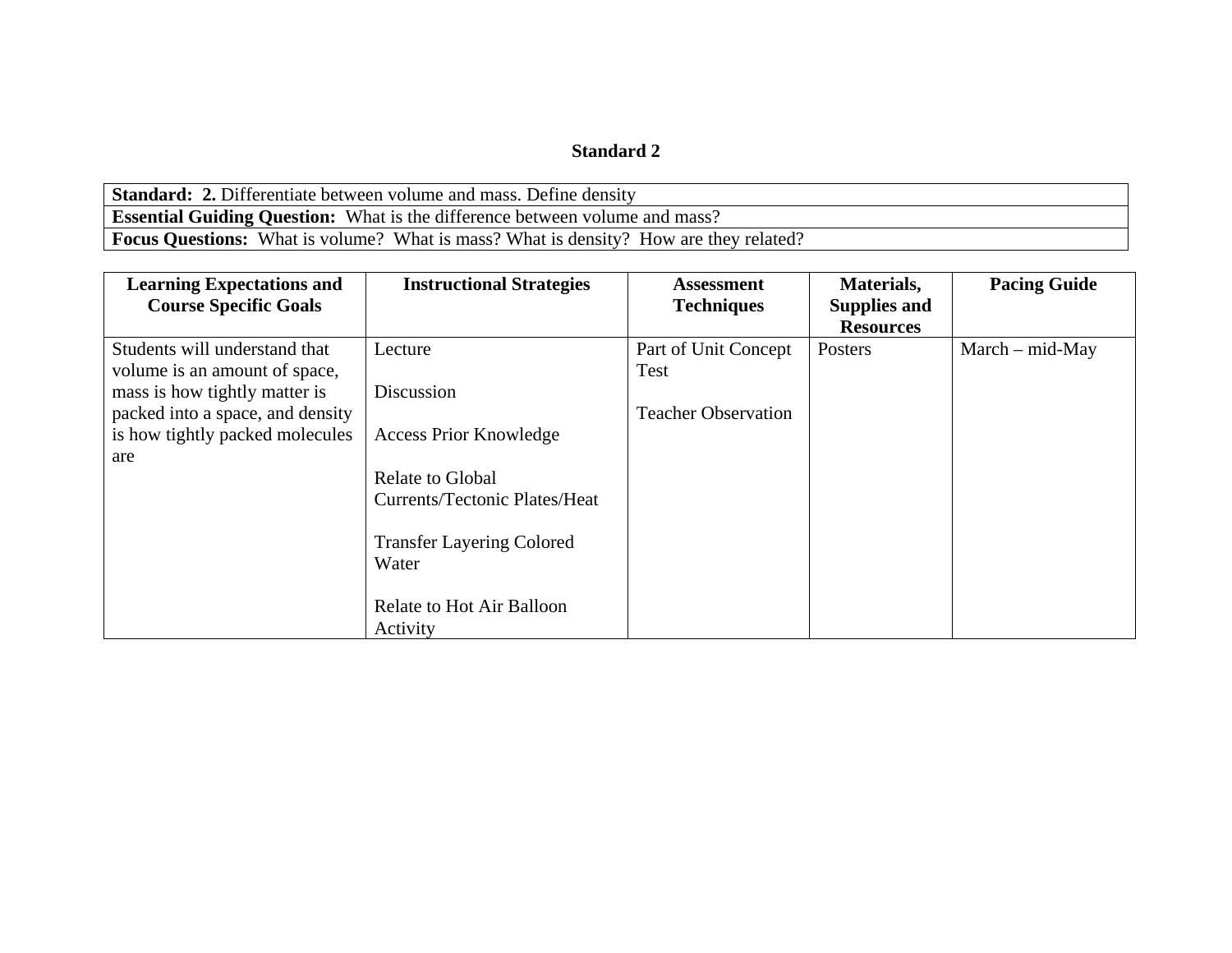**Standard: 3.** Recognize that the measurement of volume and mass requires understanding of the sensitivity of measurement tools (e.g., rulers, graduated cylinders, balances) and knowledge and appropriate use of significant digits.

**Essential Guiding Question:** How do scientists measure things?

**Focus Questions:** What is the metric system? How do rulers, instruments like graduated cylinders, and balances use the metric system?

| <b>Learning Expectations</b><br>and Course Specific<br>Goals | <b>Instructional Strategies</b>    | <b>Assessment Techniques</b> | <b>Materials, Supplies</b><br>and Resources | <b>Pacing Guide</b> |
|--------------------------------------------------------------|------------------------------------|------------------------------|---------------------------------------------|---------------------|
| Students will be able to<br>practice using scientific        | <b>Posters</b>                     | <b>Teacher Observation</b>   |                                             | $March - mid-May$   |
| instruments appropriately<br>and accurately                  | Lectures                           |                              |                                             |                     |
|                                                              | Discussion                         |                              |                                             |                     |
|                                                              | <b>General Labs and Activities</b> |                              |                                             |                     |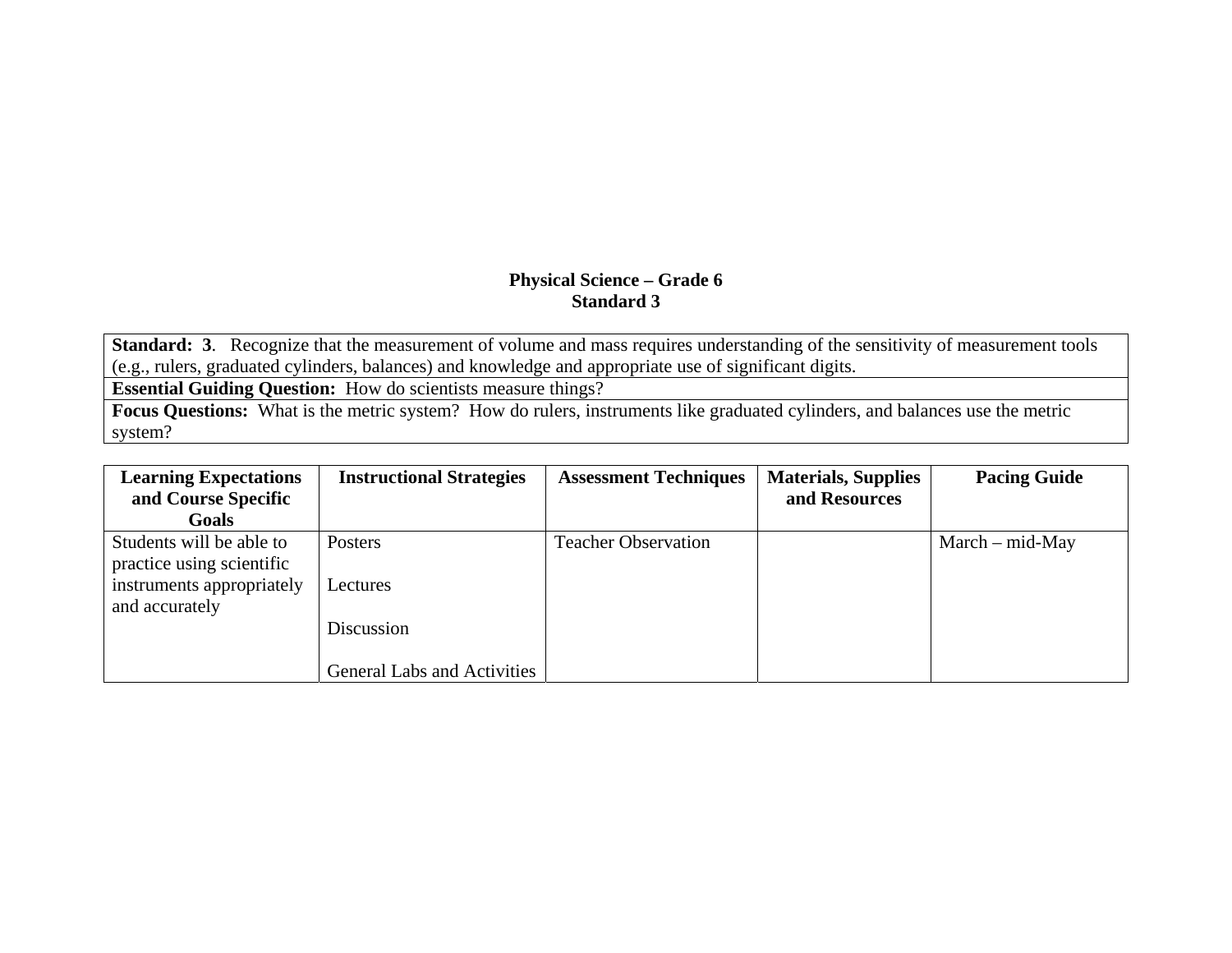| <b>Standard: 4.</b> Explain and give examples of how mass is conserved in a closed system. |
|--------------------------------------------------------------------------------------------|
| <b>Essential Guiding Question:</b> What is the Law of Conservation of Matter?              |
| <b>Focus Questions:</b> What is a closed system?                                           |

| <b>Learning Expectations and</b>                             | <b>Instructional Strategies</b>      | <b>Assessment Techniques</b> | <b>Materials, Supplies</b> | <b>Pacing Guide</b> |
|--------------------------------------------------------------|--------------------------------------|------------------------------|----------------------------|---------------------|
| <b>Course Specific Goals</b>                                 |                                      |                              | and Resources              |                     |
| Students will be exposed to and<br>understand the concept of | Lecture                              | <b>Teacher Observation</b>   |                            | $March - mid-May$   |
| conservation of matter                                       | Discussion                           |                              |                            |                     |
|                                                              | Activities:<br><b>Making Popcorn</b> |                              |                            |                     |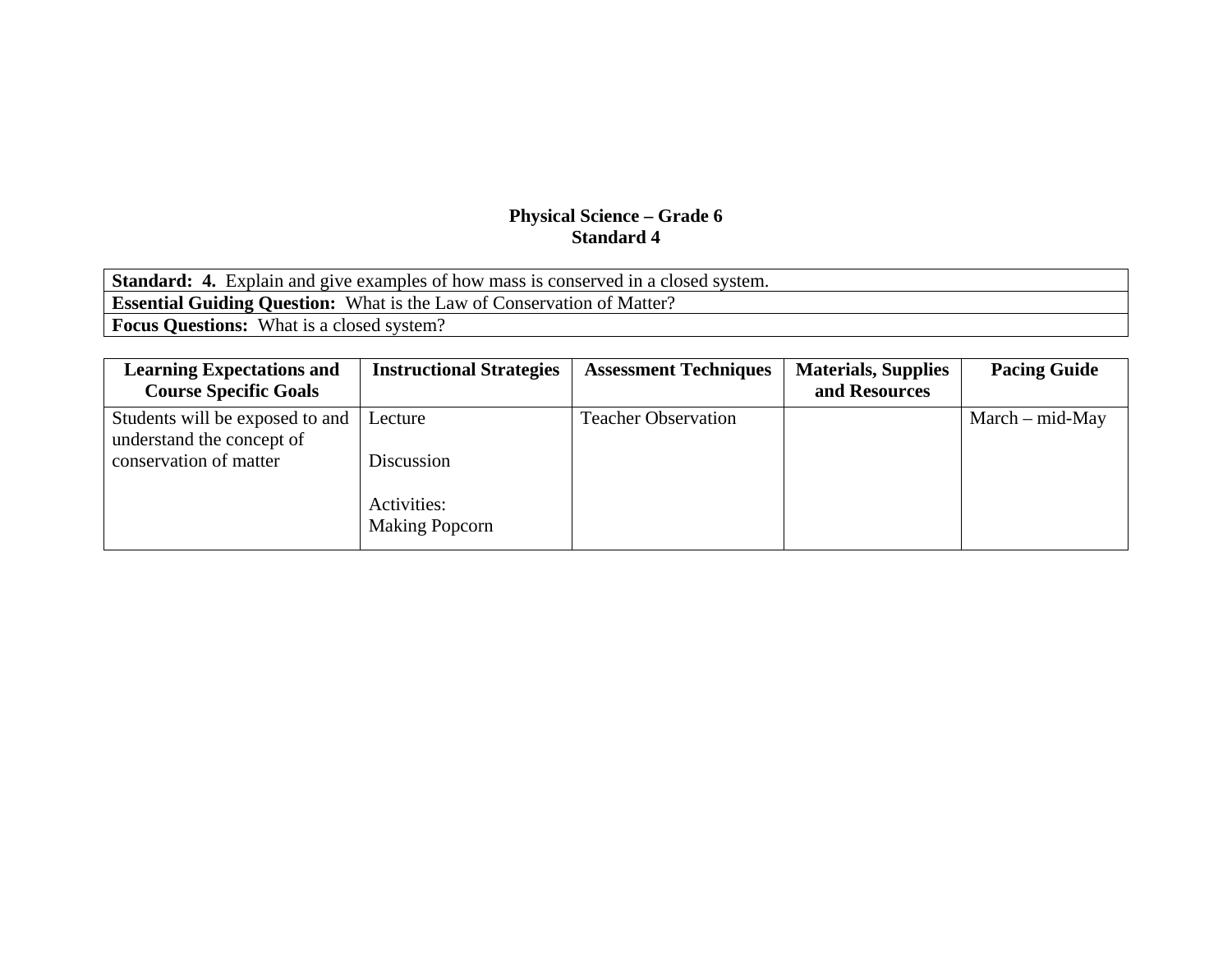**Standard: 5**. Recognize that there are more than 100 elements that combine in a multitude of ways to produce compounds that make up all of the living and nonliving things that we encounter **Essential Guiding Question:** What is the universe made of?

**Focus Questions:** What is an element? What is a compound? What are atoms? What are molecules?

| <b>Learning Expectations and</b> | <b>Instructional Strategies</b> | <b>Assessment</b>           | Materials,            | <b>Pacing Guide</b> |
|----------------------------------|---------------------------------|-----------------------------|-----------------------|---------------------|
| <b>Course Specific Goals</b>     |                                 | <b>Techniques</b>           | <b>Supplies and</b>   |                     |
|                                  |                                 |                             | <b>Resources</b>      |                     |
| Students will understand that    | Media Inquiry                   | Part of Unit Test           | <b>Handouts</b>       | $March - mid-May$   |
| there are more than 100          |                                 |                             |                       |                     |
| elements that combine to make    | Research                        | Molecularium.com-           | <b>Text: Harcourt</b> |                     |
| up all matter                    |                                 | Students Sell an            | Science               |                     |
|                                  | Performance Task                | <b>Element to Governors</b> | E12-E19               |                     |
|                                  |                                 | of a Space Colony on        | <b>Posters</b>        |                     |
|                                  | <b>Making Choices Activity</b>  | Mars (research and          |                       |                     |
|                                  |                                 | presentation)               | Mars Video            |                     |
|                                  | <b>Elementary Puzzle Match</b>  |                             |                       |                     |
|                                  | Game                            |                             | Molecularium,         |                     |
|                                  |                                 |                             |                       |                     |
|                                  | Element Bingo                   |                             | <b>Atom Worksheet</b> |                     |
|                                  |                                 |                             |                       |                     |
|                                  |                                 |                             |                       |                     |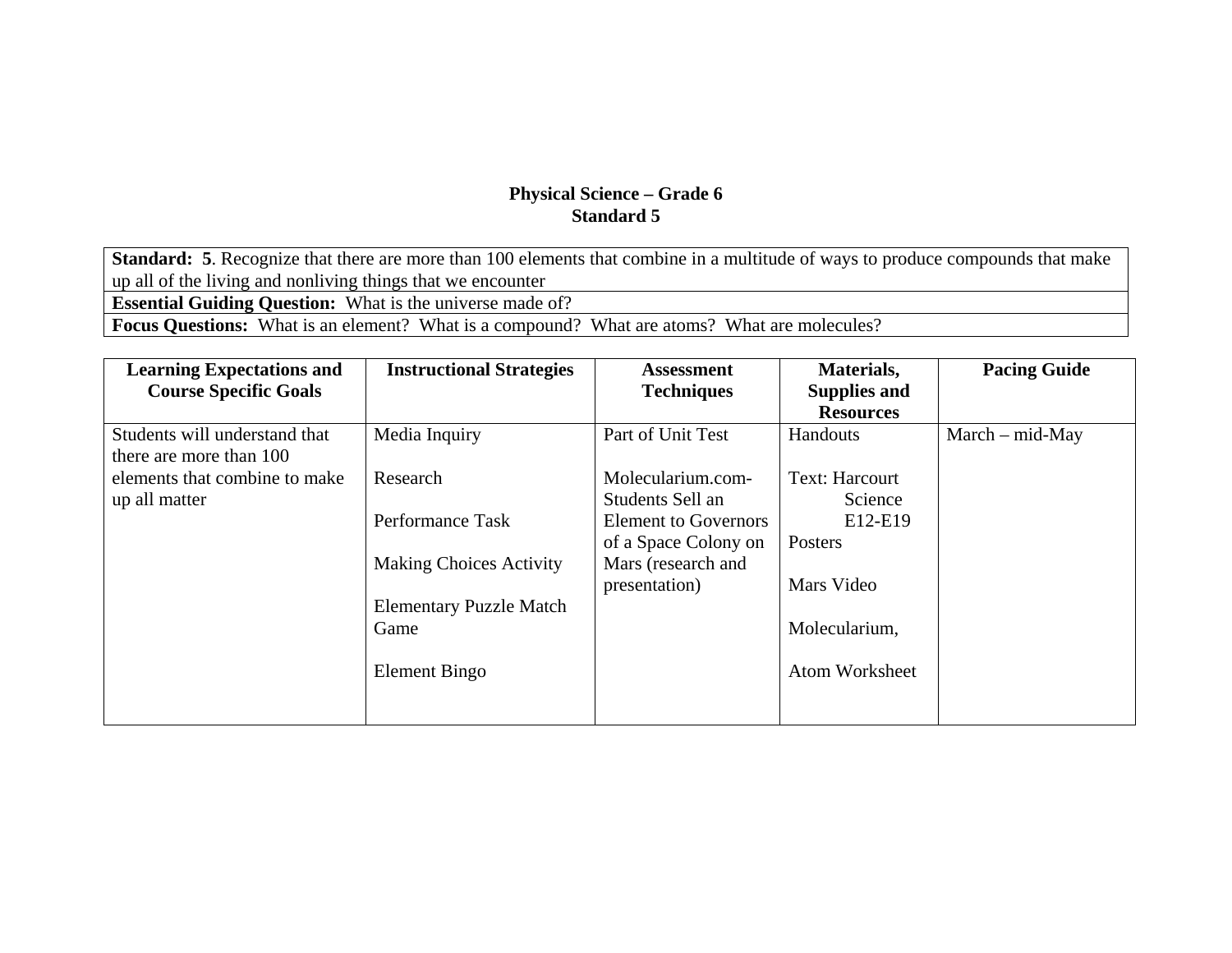**Standard: 6.** Differentiate between an atom (the smallest unit of an element that maintains the characteristics of that element) and a molecule (the smallest unit of a compound that maintains the characteristics of that compound) **Essential Guiding Question:** How do atoms make up molecules? **Focus Questions:** What is an atom? What is a molecule?

| <b>Learning Expectations and</b><br><b>Course Specific Goals</b>                                                   | <b>Instructional Strategies</b> | <b>Assessment Techniques</b> | Materials,<br><b>Supplies and</b><br><b>Resources</b> | <b>Pacing Guide</b> |
|--------------------------------------------------------------------------------------------------------------------|---------------------------------|------------------------------|-------------------------------------------------------|---------------------|
| Students will become familiar<br>with the basic structure of an<br>atom and how atoms combine<br>to form molecules | Discussion<br>Worksheets        | Part of Unit Concept Test    | <b>Text: Harcourt</b><br>Science E6-E11,<br>E22-E223  | $March - mid-May$   |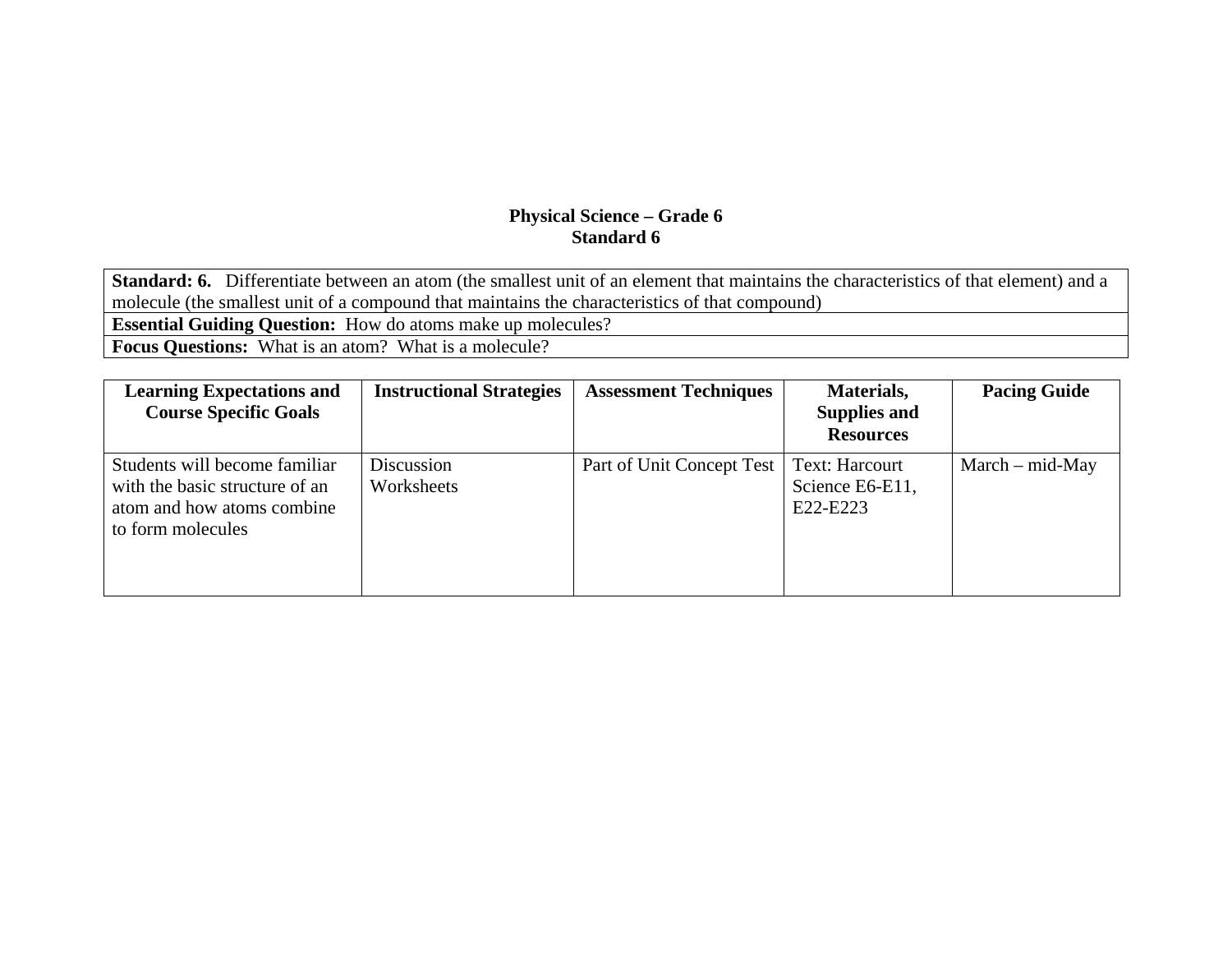| <b>Standard: 7.</b> Give basic examples of elements and compounds                           |
|---------------------------------------------------------------------------------------------|
| <b>Essential Guiding Question:</b> What are some of the most common elements and compounds? |
| <b>Focus Questions:</b> What is a simple compound?                                          |

| <b>Learning Expectations and</b><br><b>Course Specific Goals</b> | <b>Instructional Strategies</b> | <b>Assessment</b><br><b>Techniques</b> | <b>Materials, Supplies</b><br>and Resources | <b>Pacing Guide</b> |
|------------------------------------------------------------------|---------------------------------|----------------------------------------|---------------------------------------------|---------------------|
| Students will gain knowledge<br>of the simpler and more          | <b>Read Text</b>                | Part of Unit<br>Assessment             | Chem4kids.com                               | $March - mid-May$   |
| common elements and<br>compounds                                 | Discussion                      |                                        | Posters                                     |                     |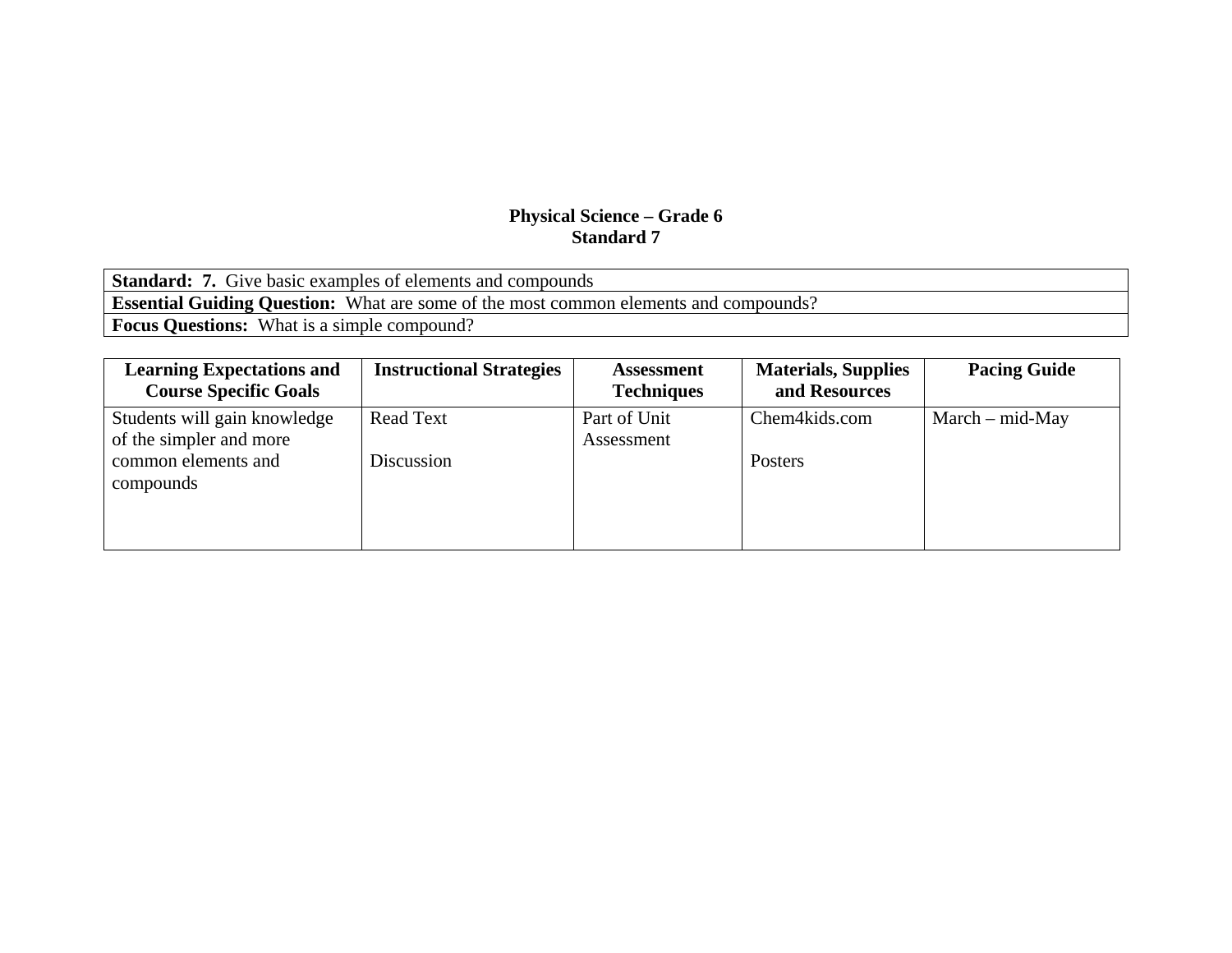| <b>Standard: 8.</b> Differentiate between mixtures and pure substances       |  |  |  |  |
|------------------------------------------------------------------------------|--|--|--|--|
| <b>Essential Guiding Question:</b> What does it mean to be a pure substance? |  |  |  |  |
| <b>Focus Questions:</b> What is a mixture?                                   |  |  |  |  |

| <b>Learning Expectations and</b> | <b>Instructional Strategies</b> | <b>Assessment</b> | Materials,          | <b>Pacing Guide</b> |
|----------------------------------|---------------------------------|-------------------|---------------------|---------------------|
| <b>Course Specific Goals</b>     |                                 | <b>Techniques</b> | <b>Supplies and</b> |                     |
|                                  |                                 |                   | <b>Resources</b>    |                     |
| Students will understand the     | <b>Read Text</b>                | Part of Unit      | Chem4kids.com       | $March - mid-May$   |
| concept of mixtures and pure     |                                 | Assessment        |                     |                     |
| substances                       | <b>Discuss</b>                  |                   | Posters             |                     |
|                                  |                                 |                   |                     |                     |
|                                  |                                 |                   |                     |                     |
|                                  |                                 |                   |                     |                     |
|                                  |                                 |                   |                     |                     |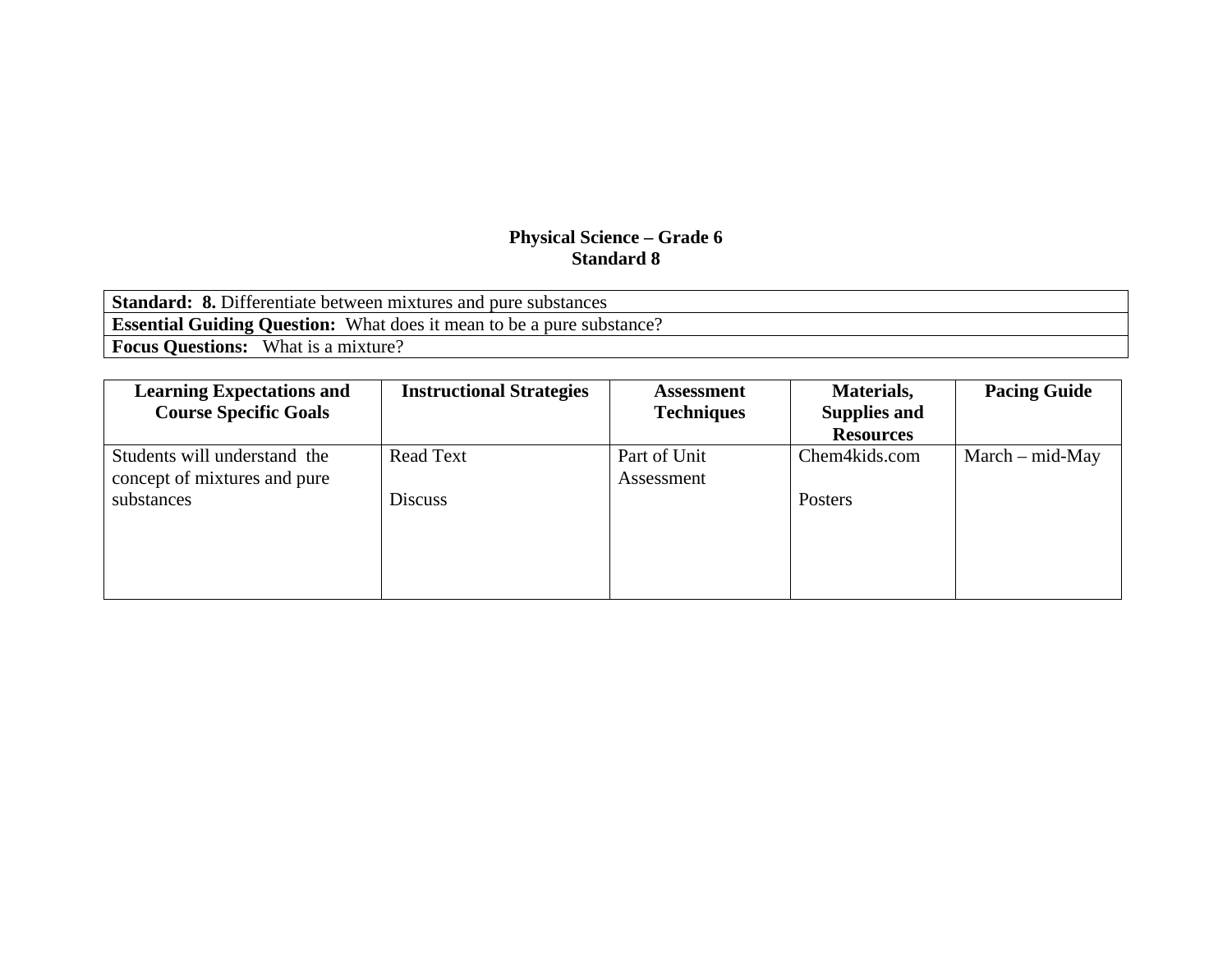Standard: 9. Recognize that a substance (element or compound) has a melting point and a boiling point, both of which are independent of the amount of the sample

**Essential Guiding Question:** What does is mean to melt or boil?

**Focus Questions:** 

| <b>Learning Expectations and</b><br><b>Course Specific Goals</b> | <b>Instructional Strategies</b>     | <b>Assessment</b><br><b>Techniques</b> | <b>Materials, Supplies</b><br>and Resources | <b>Pacing Guide</b> |
|------------------------------------------------------------------|-------------------------------------|----------------------------------------|---------------------------------------------|---------------------|
| Students will learn that matter                                  | <b>Research Individual Elements</b> | Performance                            | <b>Text Harcourt</b>                        | $March - mid-May$   |
| melts or boils at specific                                       |                                     | Assessment                             | Science E23-E27                             |                     |
| temperatures                                                     | Performance Task                    |                                        |                                             |                     |
|                                                                  |                                     | <b>Teacher Observation</b>             |                                             |                     |
|                                                                  |                                     |                                        |                                             |                     |
|                                                                  |                                     |                                        |                                             |                     |
|                                                                  |                                     |                                        |                                             |                     |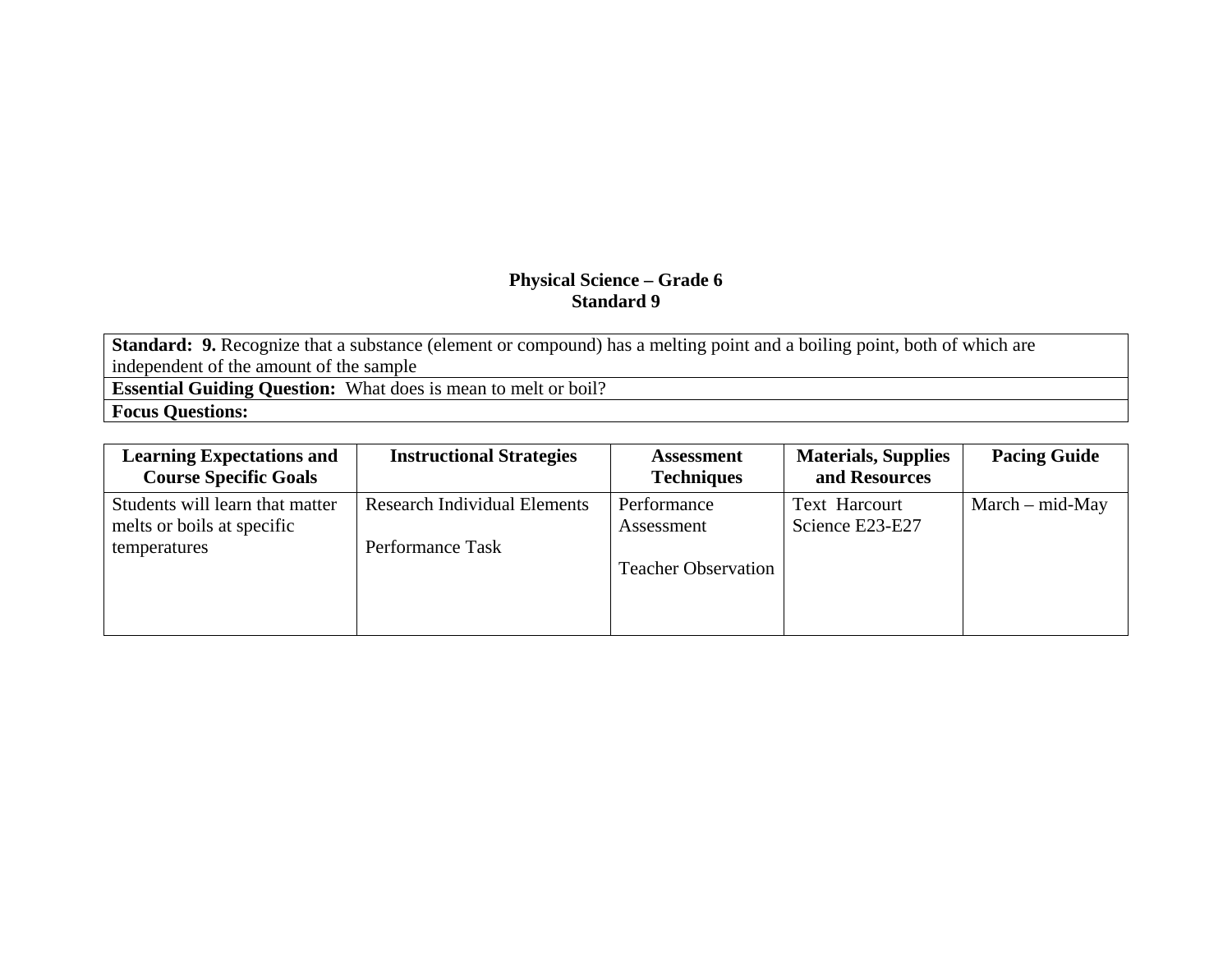**Standard: 10.** Differentiate between physical changes and chemical changes **Essential Guiding Question:** What are physical and chemical changes? **Focus Questions:** What is the difference between a physical and chemical change?

| <b>Learning Expectations and</b>                                                    | <b>Instructional Strategies</b> | <b>Assessment Techniques</b> | Materials,                                             | <b>Pacing Guide</b> |
|-------------------------------------------------------------------------------------|---------------------------------|------------------------------|--------------------------------------------------------|---------------------|
| <b>Course Specific Goals</b>                                                        |                                 |                              | <b>Supplies and</b>                                    |                     |
|                                                                                     |                                 |                              | <b>Resources</b>                                       |                     |
| Students will understand that<br>there are physical changes and<br>chemical changes | <b>Read Text</b>                | Part of Unit Assessment      | Chem4kids.com<br>Text: Harcourt<br>Science E46-<br>E57 | $March - mid-May$   |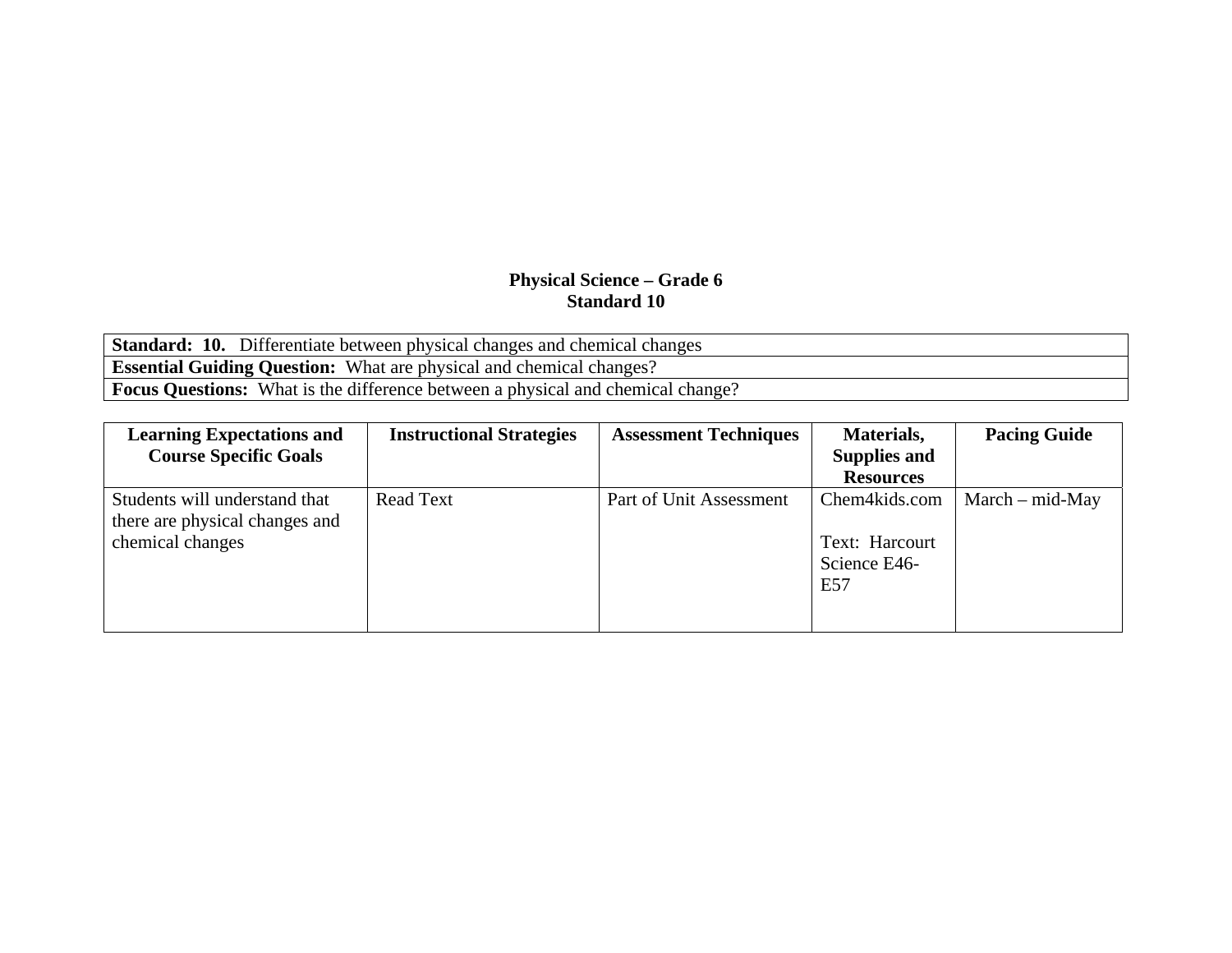**Standard: 11.** Explain and give examples of how the motion of an object can be described by its position, direction of motion, and speed

**Essential Guiding Question:** How can motion be described? **Focus Questions:** 

| <b>Learning Expectations and</b><br><b>Course Specific Goals</b> | <b>Instructional Strategies</b> | <b>Assessment Techniques</b> | Materials,<br><b>Supplies and</b><br><b>Resources</b> | <b>Pacing Guide</b> |
|------------------------------------------------------------------|---------------------------------|------------------------------|-------------------------------------------------------|---------------------|
| Students will be able to<br>describe the motion of an<br>object  | <b>Read Text</b>                | Part of Unit Assessment      | <b>Text Harcourt</b><br>Science F12-F18               | $March - mid-May$   |

**Physical Science – Grade 6 Standard 13**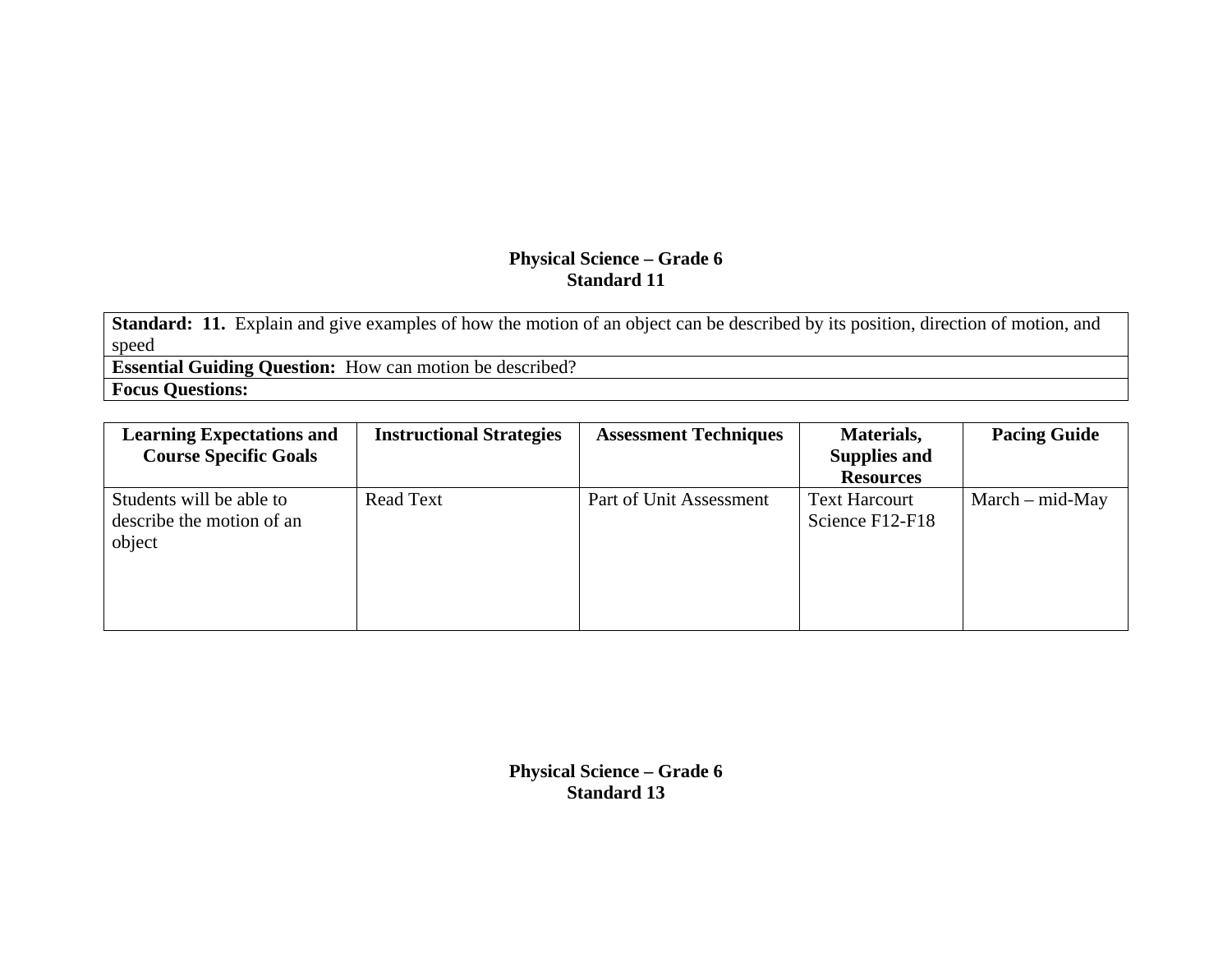**Standard: 13.** Differentiate between potential and kinetic energy. Identify situations where kinetic energy is transformed into potential energy and vice versa

**Essential Guiding Question:** What is kinetic and potential energy?

**Focus Questions:** What are the different kinds of kinetic energy? What are the different kinds of potential energy? What is the Law of Conservation of Energy?

| <b>Learning Expectations and</b> | <b>Instructional Strategies</b> | <b>Assessment</b> | <b>Materials, Supplies</b> | <b>Pacing Guide</b> |
|----------------------------------|---------------------------------|-------------------|----------------------------|---------------------|
| <b>Course Specific Goals</b>     |                                 | <b>Techniques</b> | and Resources              |                     |
| Students will be able to         | Demonstration                   | Performance       | Text Harcourt              | $March - mid-May$   |
| understand the concept that      |                                 | Assessment        | Science E76-E77            |                     |
| kinetic energy is moving         | Discussion                      |                   |                            |                     |
| energy and that potential        |                                 | Teacher           |                            |                     |
| energy is stored                 | Activities:                     | Observation       |                            |                     |
|                                  | Using balloon, Cup, Marble,     |                   |                            |                     |
|                                  | Ruler, and Tape Students will   | Journal of Daily  |                            |                     |
|                                  | Design a Structure to make the  | Observations of   |                            |                     |
|                                  | Marble Roll and Describe the    | Energy            |                            |                     |
|                                  | <b>Transfer of Energy</b>       | Transformations   |                            |                     |
|                                  |                                 |                   |                            |                     |
|                                  | Beakman's Motor                 |                   |                            |                     |
|                                  |                                 |                   |                            |                     |
|                                  | Demos of Solar Panel, Cars      |                   |                            |                     |
|                                  | Rolling, Rubber Bands           |                   |                            |                     |
|                                  | Shooting                        |                   |                            |                     |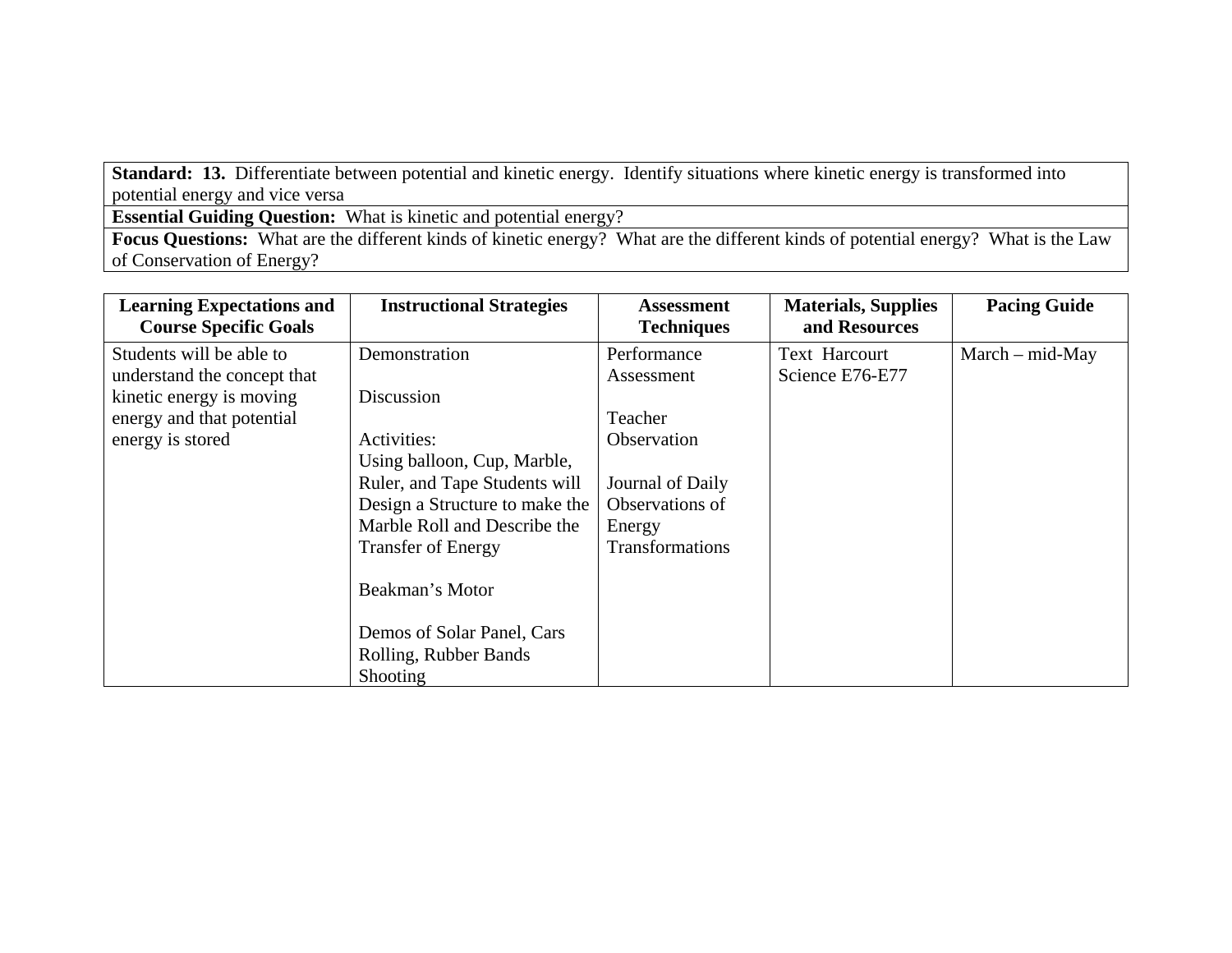**Standard: 14.** Recognize that heat is a form of energy and that temperature change results from adding or taking away heat from a system

**Essential Guiding Question:** Why does matter become cooler and warmer?

**Focus Questions:** 

| <b>Learning Expectations and</b><br><b>Course Specific Goals</b> | <b>Instructional Strategies</b> | <b>Assessment</b><br><b>Techniques</b> | <b>Materials, Supplies</b><br>and Resources | <b>Pacing Guide</b> |
|------------------------------------------------------------------|---------------------------------|----------------------------------------|---------------------------------------------|---------------------|
| Students will understand the<br>cause of changes in              | Discussion                      | Part of Unit Test                      | <b>Text Harcourt</b><br>Science E78-E81     | $March - mid-May$   |
| temperature                                                      | Reading                         |                                        |                                             |                     |
|                                                                  |                                 |                                        |                                             |                     |